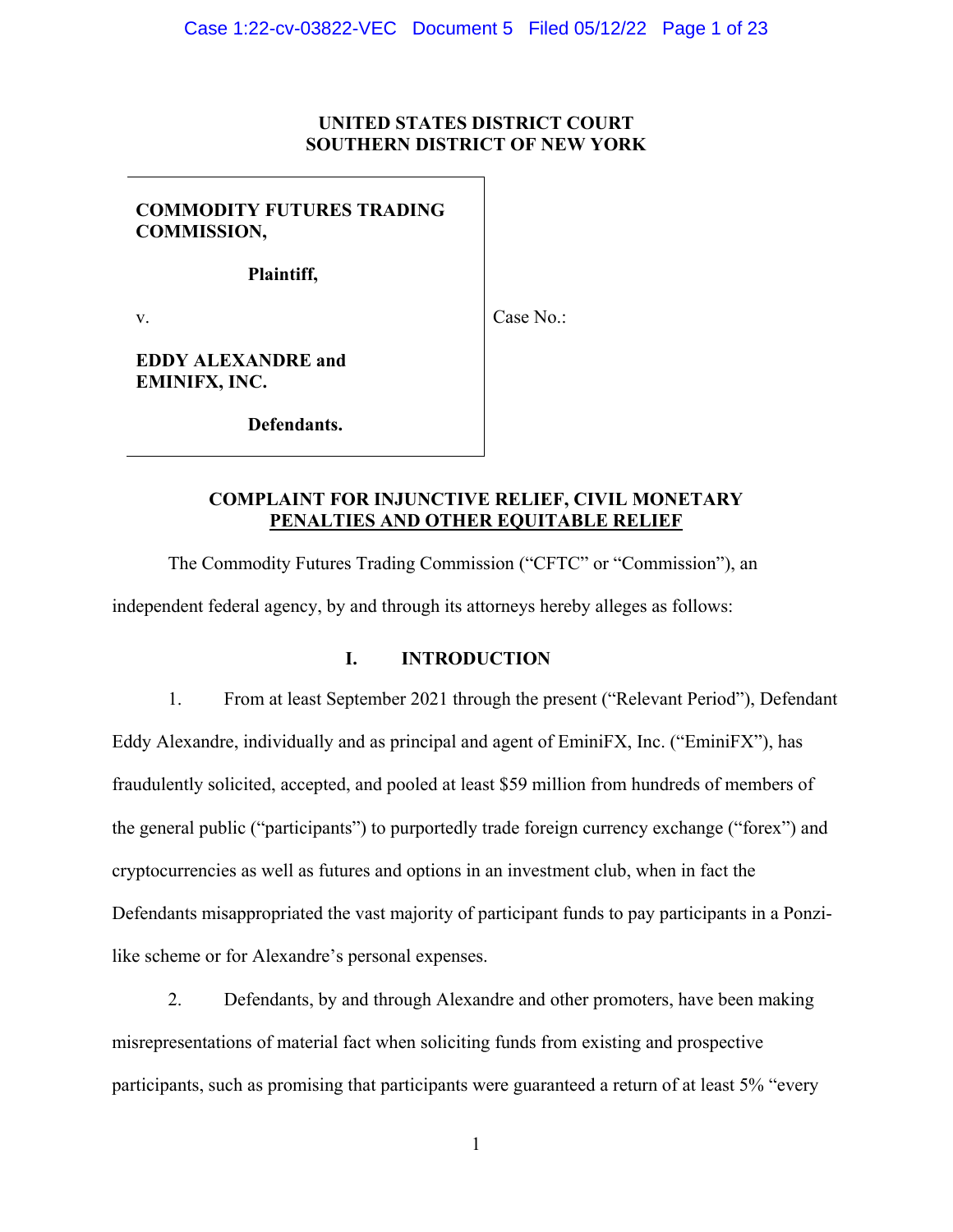#### Case 1:22-cv-03822-VEC Document 5 Filed 05/12/22 Page 2 of 23

single week" from trading commodity interests. In addition, Defendants have omitted material facts such as: (1) they traded only a portion of the participants' funds; (2) Defendants suffered large trading losses in the funds that were actually traded on behalf of participants; (3) Defendants commingled and misappropriated participants' funds; and (4) neither Defendant was registered with the CFTC as required by federal law.

3. By engaging in this conduct and the conduct further described herein, Defendants have engaged, are engaging, or are about to engage in violations of the Commodity Exchange Act ("Act"), 7 U.S.C. §§ 1-26, and CFTC Regulations ("Regulation"), 17 C.F.R. pts. 1-190 (2021), including, but not limited to: solicitation fraud and fraud by misappropriation, in violation of Sections  $4b(a)(1)-(2)$  of the Act, 7 U.S.C. §  $6b(a)(1)-(2)$ , and Regulation 5.2(b), 17 C.F.R. § 5.2(b); fraud by a commodity pool operator ("CPO"), in violation of Section 4*o*(1)(A) and (B), 7 U.S.C. § 6*o*(1)(A), (B); the employment, or attempted employment, of manipulative or deceptive devices and contrivances, in violation of Section  $6(c)(1)$  of the Act, 7 U.S.C. § 9(1) and Regulation 180.1(a)(1)-(3), 17 C.F.R. § 180.1(a)(1)-(3) (2021).

4. Furthermore, by engaging in a business that is of the nature of a commodity pool and soliciting and accepting funds for the purpose of trading in commodity interests, EminiFX acted as a CPO without registering with the CFTC, thereby escaping regulatory scrutiny into its activities and violating Sections  $2(c)(2)(C)(iii)(I)(cc)$  and  $4m(1)$  of the Act, 7 U.S.C. §§ 2(c)(2)(C)(iii)(I)(cc), 6m(1), and Regulation 5.3(a)(2)(i), 17 C.F.R. § 5.3(a)(2)(i) (2021).

5. Similarly, Defendant Alexandre solicited funds for participation in a pooled investment vehicle for the purpose of trading in commodity interests while associated with Defendant EminiFX as an officer, employee, or agent, without being registered with the Commission as an associated person ("AP") of EminiFX, in violation of Sections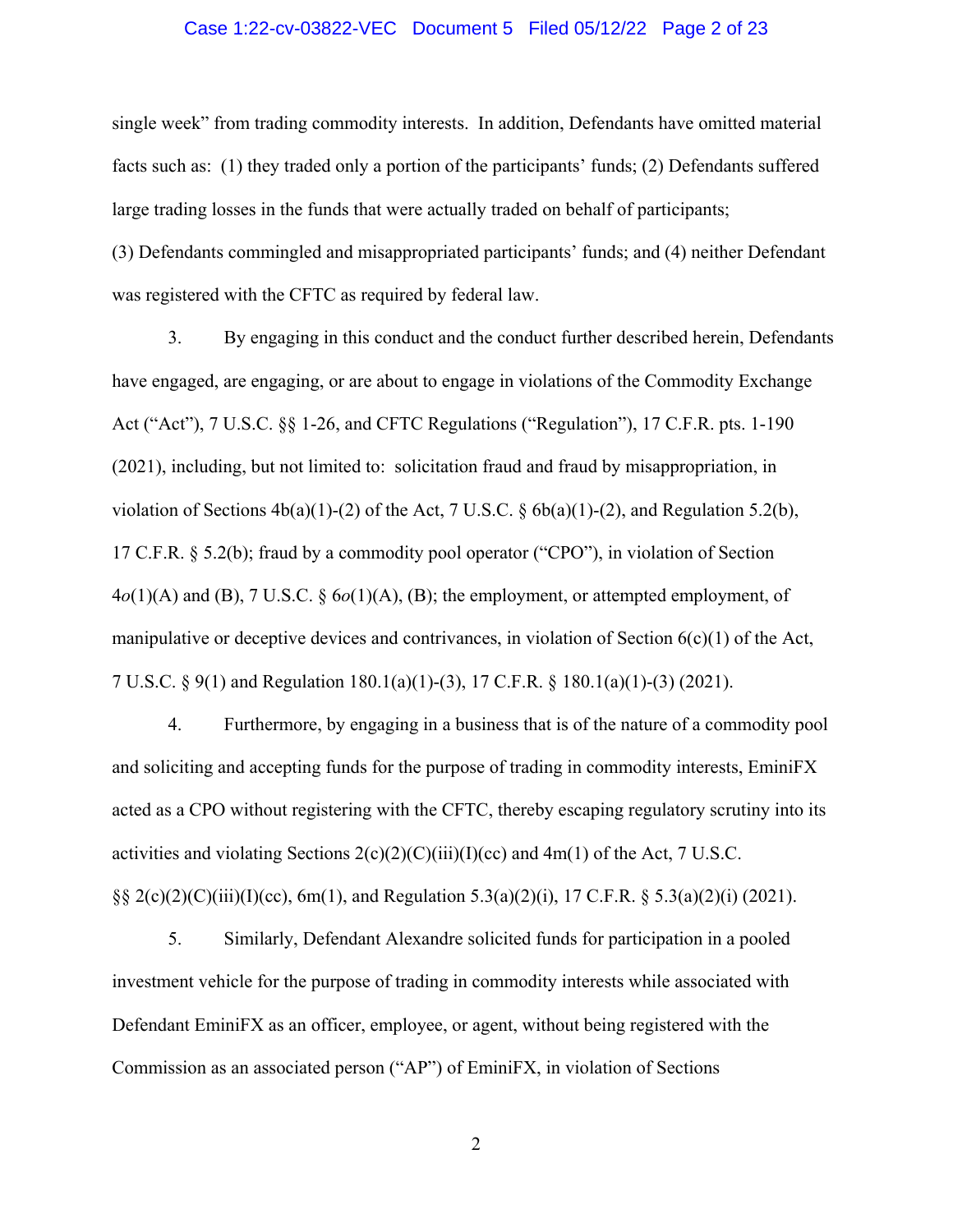#### Case 1:22-cv-03822-VEC Document 5 Filed 05/12/22 Page 3 of 23

 $2(c)(2)(C)(iii)(I)(cc)$  and  $4k(2)$  of the Act, 7 U.S.C. §§  $2(c)(2)(C)(iii)(I)(cc)$ , 6k(2), and 17 C.F.R.  $§ 5.3(a)(2)(ii) (2021).$ 

6. Unless immediately restrained and enjoined by this Court, Defendants are likely to continue engaging in the acts and practices alleged in this Complaint, and funds they fraudulently obtained are likely to be misappropriated or otherwise dissipated. Accordingly, the CFTC brings this action pursuant to Section 6c of the Act, 7 U.S.C. §13a-1, to enjoin Defendants' unlawful acts and practices and to compel their compliance with the Act. The CFTC also seeks civil monetary penalties and remedial ancillary relief, including restitution to defrauded participants, disgorgement, pre- and post-judgment interest, and such other equitable relief as this Court may deem necessary.

## **II. JURISDICTION AND VENUE**

7. This Court has jurisdiction over this action under 28 U.S.C. § 1331 (codifying federal question jurisdiction) and 28 U.S.C. § 1345 (providing that U.S. district courts have original jurisdiction over civil actions commenced by the United States or by any agency expressly authorized to sue by Act of Congress). In addition, Section 6c(a) of the Act, 7 U.S.C. § 13a-1(a), provides that U.S. district courts have jurisdiction to hear actions brought by the Commission for injunctive and other relief or to enforce compliance with the Act whenever it shall appear to the Commission that any person has engaged, is engaging, or is about to engage in any act or practice constituting a violation of any provision of the Act or any rule, regulation, or order thereunder.

8. Venue properly lies with this Court pursuant to Section 6c(e) of the Act, 7 U.S.C. § 13a-1(e), because Defendants transacted business in this District, EminiFX has a business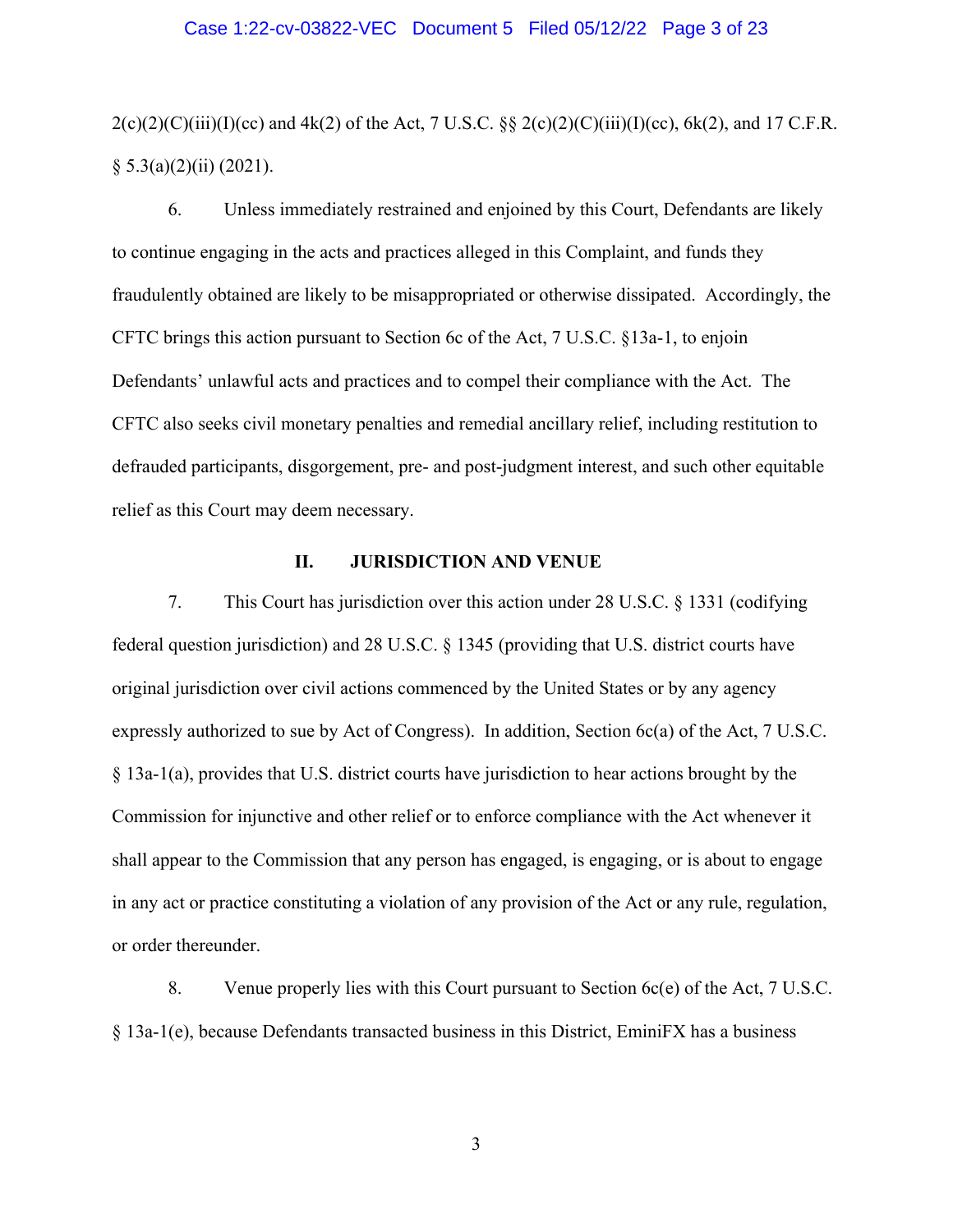#### Case 1:22-cv-03822-VEC Document 5 Filed 05/12/22 Page 4 of 23

address in this district, and certain of the acts and practices in violation of the Act have occurred, are occurring, or are about to occur within this District, among other places.

#### **III. PARTIES**

9. Plaintiff **Commodity Futures Trading Commission** is an independent federal regulatory agency charged by Congress with administering and enforcing the Act and CFTC Regulations.

10. Defendant **Eddy Alexandre** resides in Valley Stream, New York. Alexandre has never been registered with the CFTC in any capacity. Alexandre has twice previously filed voluntary Chapter 13 Bankruptcy actions in the U.S. Bankruptcy Court for the Eastern District of New York under the name Eddy Alexandre. *See In re Eddy Alexandre*, Pet. No. 8-19-71208-reg (Brktcy. E.D.N.Y.) (dismissed for other reason May 24, 2019), and *In re Eddy Alexandre*, Pet. No. 8-17-72196-las (Brktcy. E.D.N.Y.) (dismissed for other reason May 30, 2017).

11. Defendant **EminiFX, Inc.** was incorporated in New York on September 20, 2021. During the Relevant Period, EminiFX operated out of Alexandre's residence in Valley Stream, New York, and also out of an office in Manhattan, New York. EminiFX has never been registered with the CFTC in any capacity.

#### **IV. FACTUAL ALLEGATIONS**

12. On September 21, 2021, Alexandre opened a business bank account at Bank A in the name of EminiFX. The account was opened identifying Alexandre as the main contact and identified Alexandre's home address as EminiFX's address. Alexandre was the sole signatory on the account.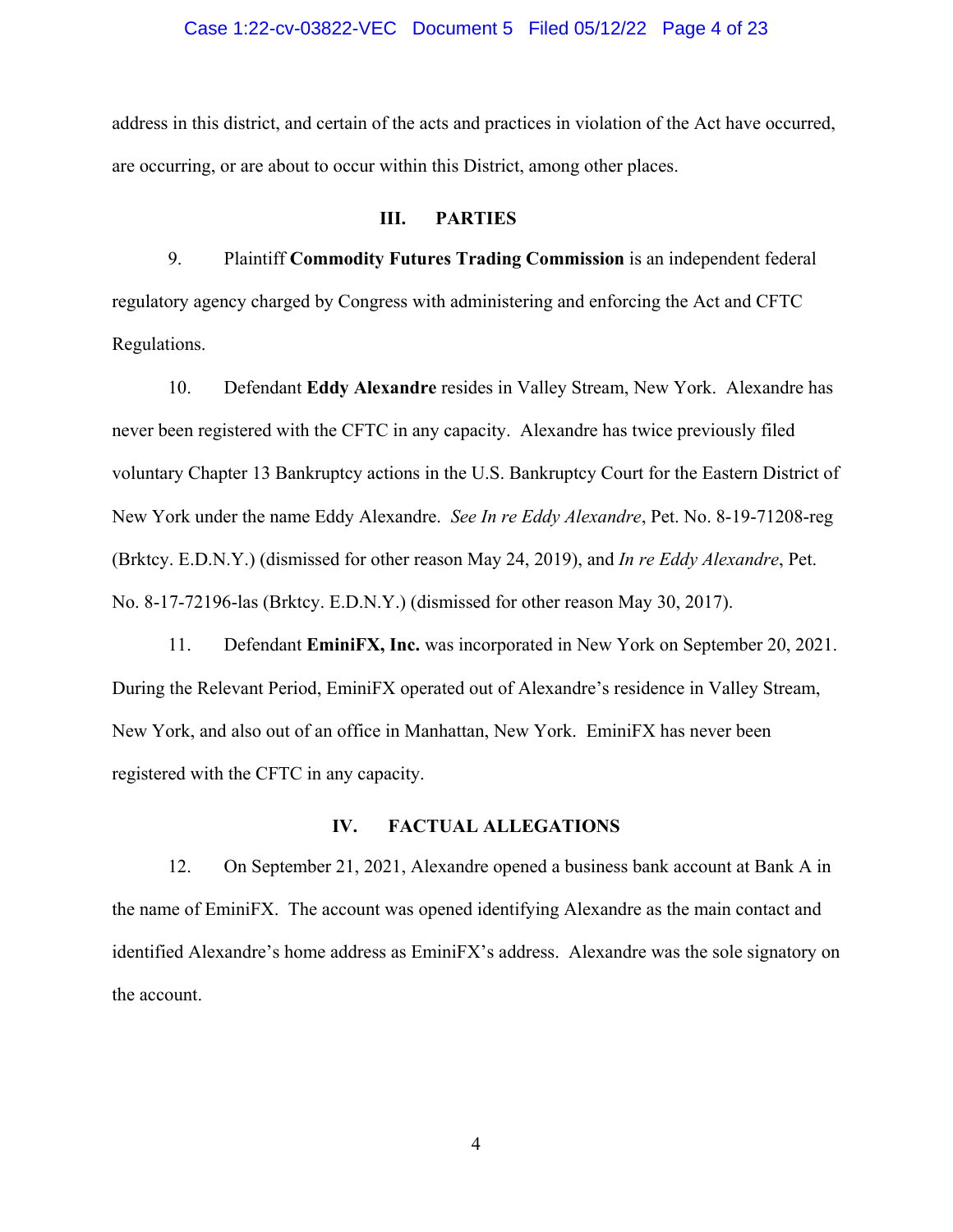#### Case 1:22-cv-03822-VEC Document 5 Filed 05/12/22 Page 5 of 23

13. Ultimately, EminiFX opened several bank accounts at Bank A (the "EminiFX Accounts"). Alexandre was the sole signatory on all of the EminiFX accounts until February 25, 2022, when another individual was added as a signatory on some accounts.

14. Beginning in October 2021, Alexandre solicited participants to submit contributions to himself and/or EminiFX for the purpose of trading commodity interests in a purported investment club. On the EminiFX website, Defendants represented that funds would be used to trade forex and cryptocurrencies. In other promotional materials, Defendants also suggested that they would trade options and futures as well.

15. Thus far, Defendants have accepted at least \$59 million into the EminiFX Accounts from hundreds of participants. These contributions were made by participants depositing cash to an EminiFX Account in at least 99 separate Bank A branches, by participants writing checks to EminiFX, by wire transfer, by participants sending funds through Zelle to Alexandre's personal bank account, and by other means.

16. References for some of the participant deposits include "investment," "business," "other club investment," "business matters," "open account," "repay loan," "funding account," "transfer for investment," "capital investment," "market investment," "deposit into currency trading account," "payment," "group investment," "services for club investments," "services," "Eminifx," and "investment in cryptocurrencies," and often included various participant user IDs.

17. Despite Defendants' representations that they would use participants' funds to trade forex and cryptocurrency, only about \$9 million appears to have been sent to a futures commission merchant ("FCM 1") for trading purposes. The funds were deposited in an account in Alexandre's name at FCM 1 but were not actually used to trade forex or cryptocurrencies.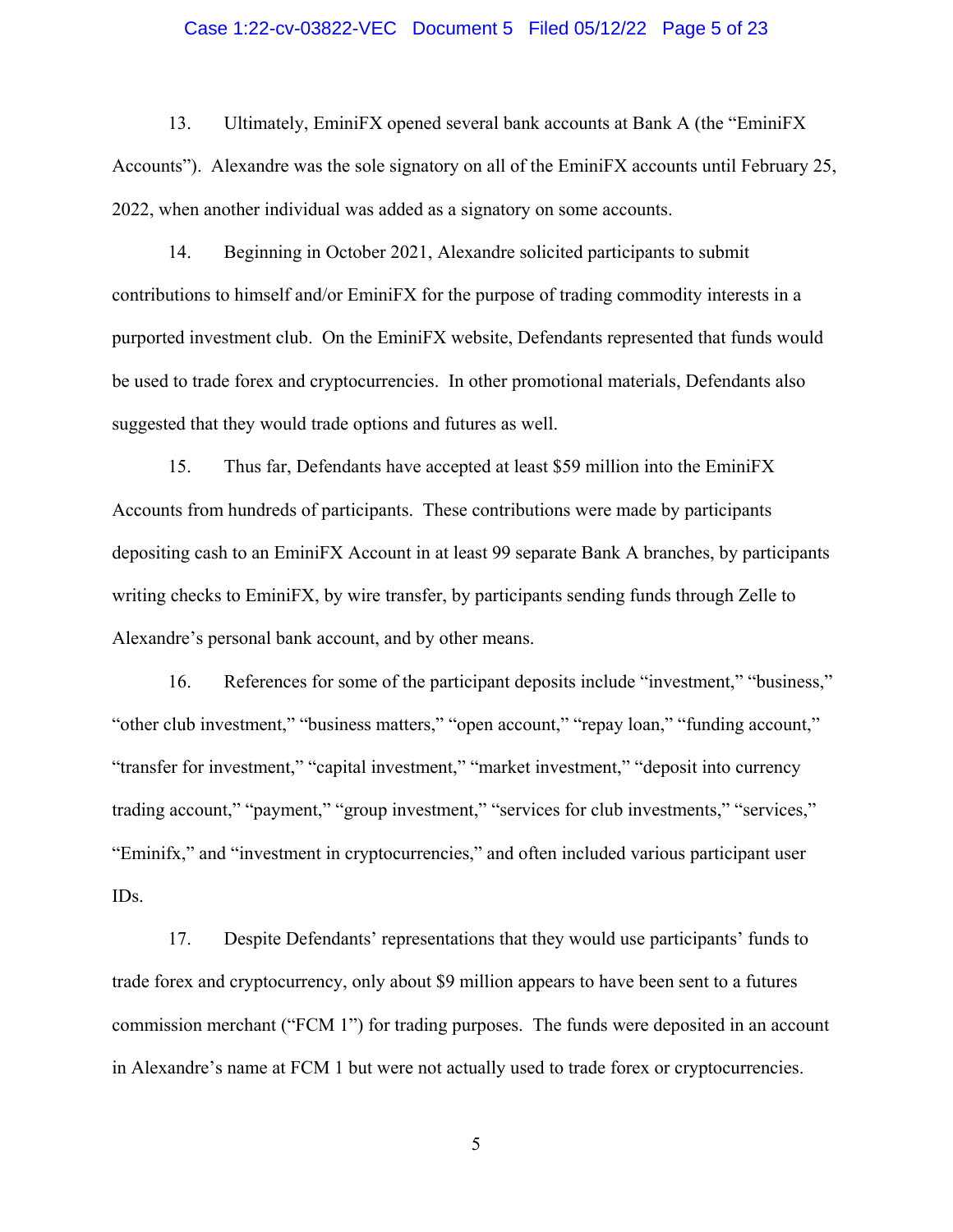#### Case 1:22-cv-03822-VEC Document 5 Filed 05/12/22 Page 6 of 23

Rather, they were used to trade stocks, broad-based index futures, including E-mini S&P 500 futures contracts, E-mini Nasdaq 100 futures contracts, E-mini Russell 2000 futures contracts, and Dow Futures Mini contracts.

18. Much of the remaining funds were used to pay expenses, including Alexandre's personal expenses. At least \$14,700,000 in participant funds was send to Alexandre's personal checking account, and other amounts appear to have been sent to Alexandre's associates.

### *Misrepresentations, Omissions and False Statements*

19. Throughout the Relevant Period, Defendants solicited prospective participants to contribute to the "investment club" through the EminiFX website, weekly Zoom webinars, inperson meetings and events, and through a network of promotors on YouTube and social media.

20. According to the EminiFX website, participants could build wealth "with investments in the crypto and forex trading business by signing on with eminiFX." The EminiFX website also touted its "Robo-Advisor Assisted account" that allowed for "automated trading."

21. Defendants promised potential participants that they would receive guaranteed returns of at least 5% "every single week," on any amounts contributed to EminiFX. In fact, after participants created and funded accounts with EminiFX, each Friday their online accounts showed that the participants' balances increased by between 5% and 9.99% over the prior week.

22. The participants' increasing account balances gave the impression that EminiFX was profitably trading the participants' contributions. This was false. The vast majority of participants' contributions were not traded, but rather were kept in EminiFX accounts at Bank A, spent by Alexandre, transferred to others, or transferred to accounts in the name of Alexandre.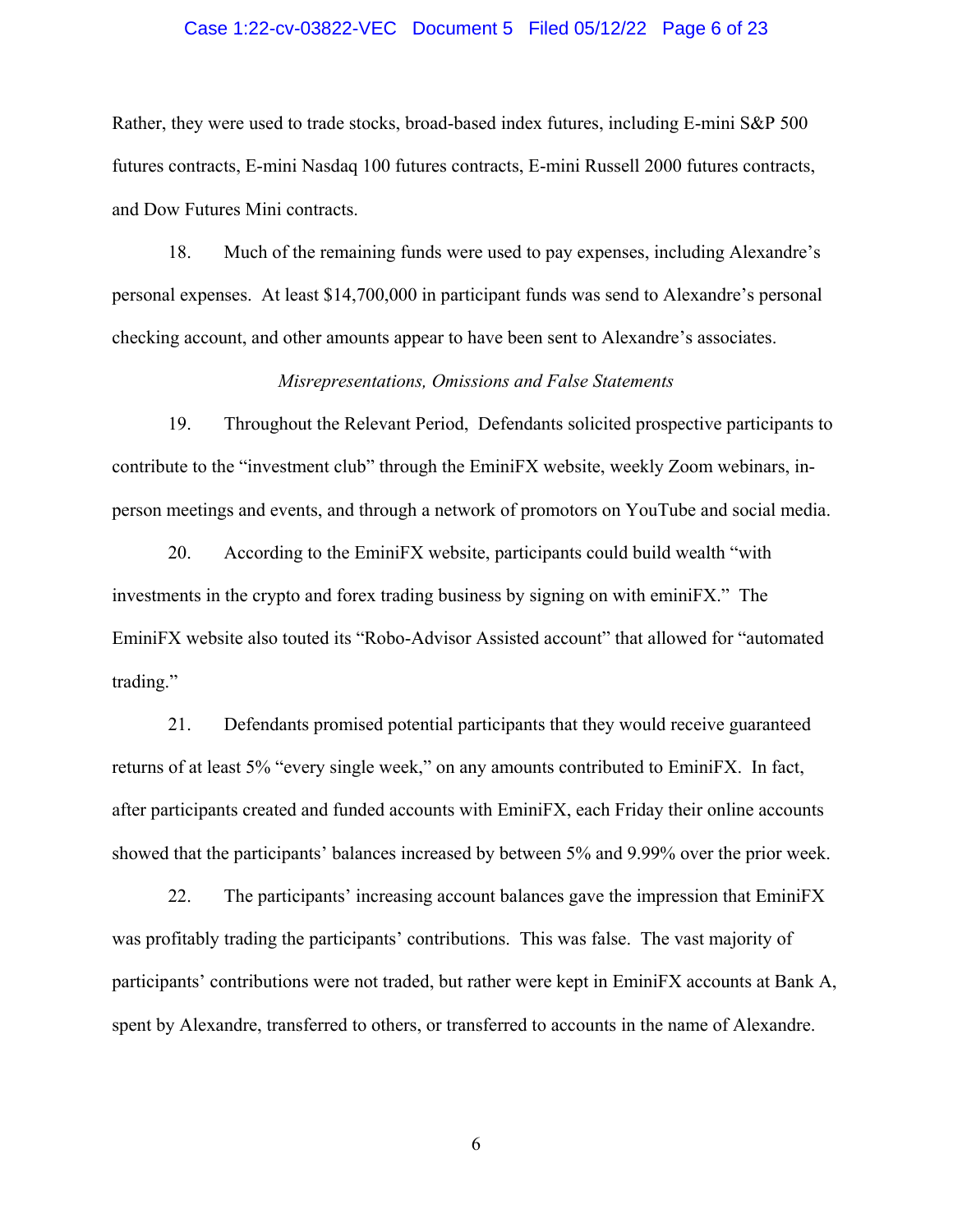#### Case 1:22-cv-03822-VEC Document 5 Filed 05/12/22 Page 7 of 23

23. Only about \$9 million in participant contributions were transferred to an account in Alexandre's name at FCM 1. Alexandre used these funds, transferred in December 2021 and January 2022, to trade securities futures and options and stock index futures with disastrous results. By April 27, 2022, Alexandre had lost nearly 70% of the amount he had transferred about \$6.2 million—through unprofitable trading and fees. But Defendants did not inform participants that a large portion of their funds had been lost in unprofitable trading. Rather, Defendants continued to report to participants that their account balances were actually increasing by 5% to 9.99% every week.

24. On at least one Zoom webinar on April 7, 2022, Alexandre encouraged potential participants to make large contributions to EminiFX in order to quickly become millionaires due to the weekly compounding interest. Alexandre reported, falsely, that 10 EminiFX participants had become millionaires in the past week and that Alexandre had called each of those participants personally to give them tips on how to live the "millionaire lifestyle."

25. Prior to founding EminiFX and misappropriating participant funds, Alexandre was not himself a millionaire. In fact, he had declared bankruptcy in 2019. According to Alexandre's bankruptcy filing, his net worth was negative \$122,838.92, and his total financial assets—including cash, checking accounts, accounts, and retirement accounts—amounted to only \$6,000.

26. In sum, Defendants made at least the following false statements to participants and potential participants:

- a. Trading would be done through a "Robo-Advisor Assisted account" that allowed for automatic trading;
- b. Participants were guaranteed returns of 5% per week;
- c. Participants' account balances were actually growing;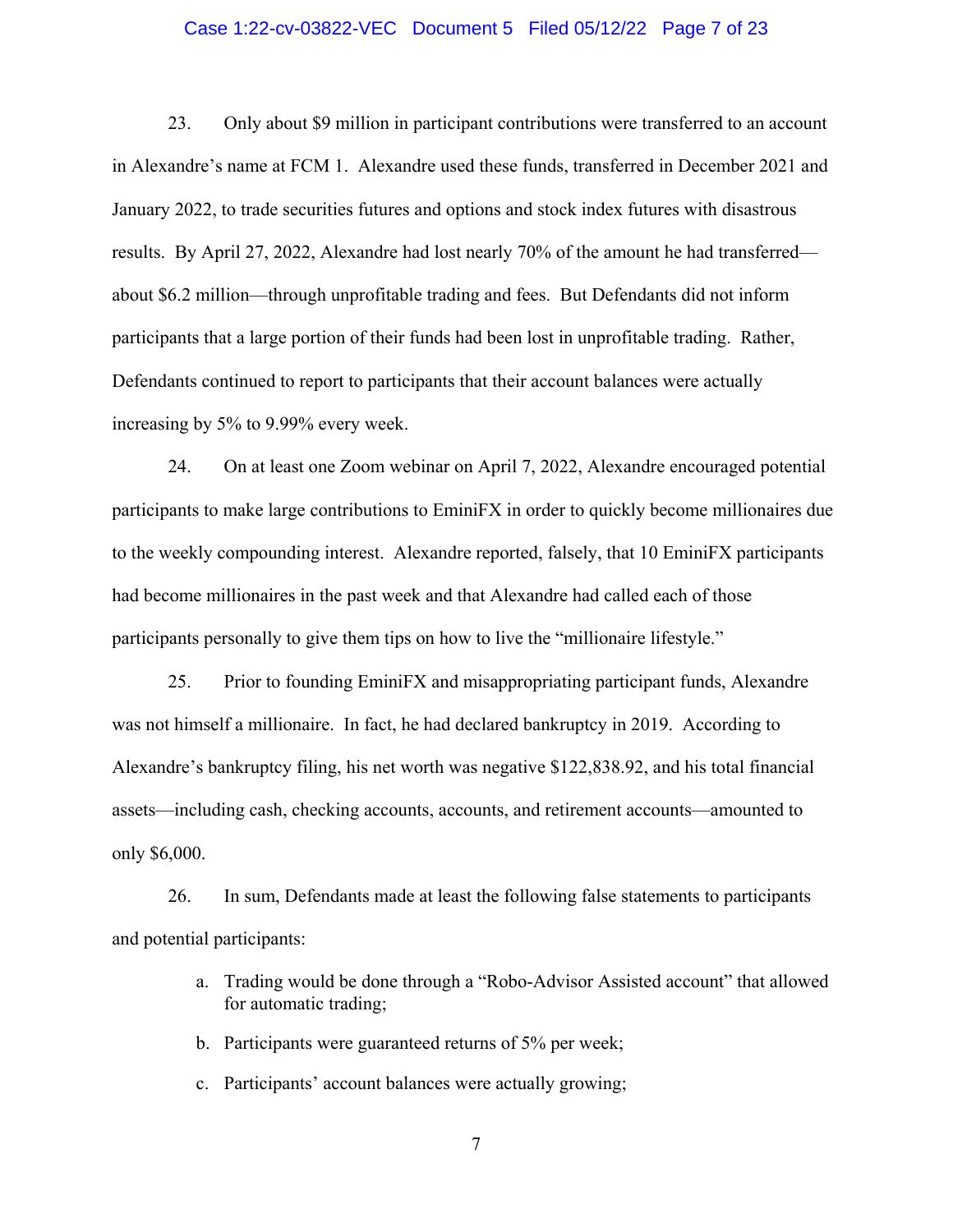## Case 1:22-cv-03822-VEC Document 5 Filed 05/12/22 Page 8 of 23

27. Defendants omitted the following information from participants and potential

participants:

- a. Most of the amounts contributed would actually not be used to trade, but rather would be used to pay Defendants' expenses, misappropriated by Alexandre sent to Alexandre's friends and associates, or simply held in checking or savings accounts at Bank A;
- b. Alexandre did not have a history of financial success, and had declared bankruptcy in 2019;
- c. Alexandre was not registered to trade participant funds;
- d. Alexandre incurred enormous losses in the participant funds that he actually did trade;
- e. Any returns obtained by EminiFX would come from contributions of other participants in the manner of a Ponzi scheme;

28. Defendants made these misrepresentations and omissions willfully or with

reckless disregard for their truth and by use of the mails or other means or instrumentalities of interstate commerce.

29. Defendants made these misrepresentations and omissions in order to solicit

participants and potential participants to contribute funds to Alexandre and EminiFX.

30. Based on Defendants' misrepresentations and omissions, hundreds of participants contributed tens of millions of dollars to Alexandre and EminiFX.

## *Misappropriation of Participant Funds*

31. During the Relevant Period, Alexandre misappropriated participant funds by use of the mails or other means or instrumentalities of interstate commerce. Among the unauthorized and improper uses of participant funds have been funds that he sent to his personal bank accounts, used to pay personal expenses, sent to associates, donated to charities of his choosing, and used to pay other participants in the manner of a Ponzi scheme.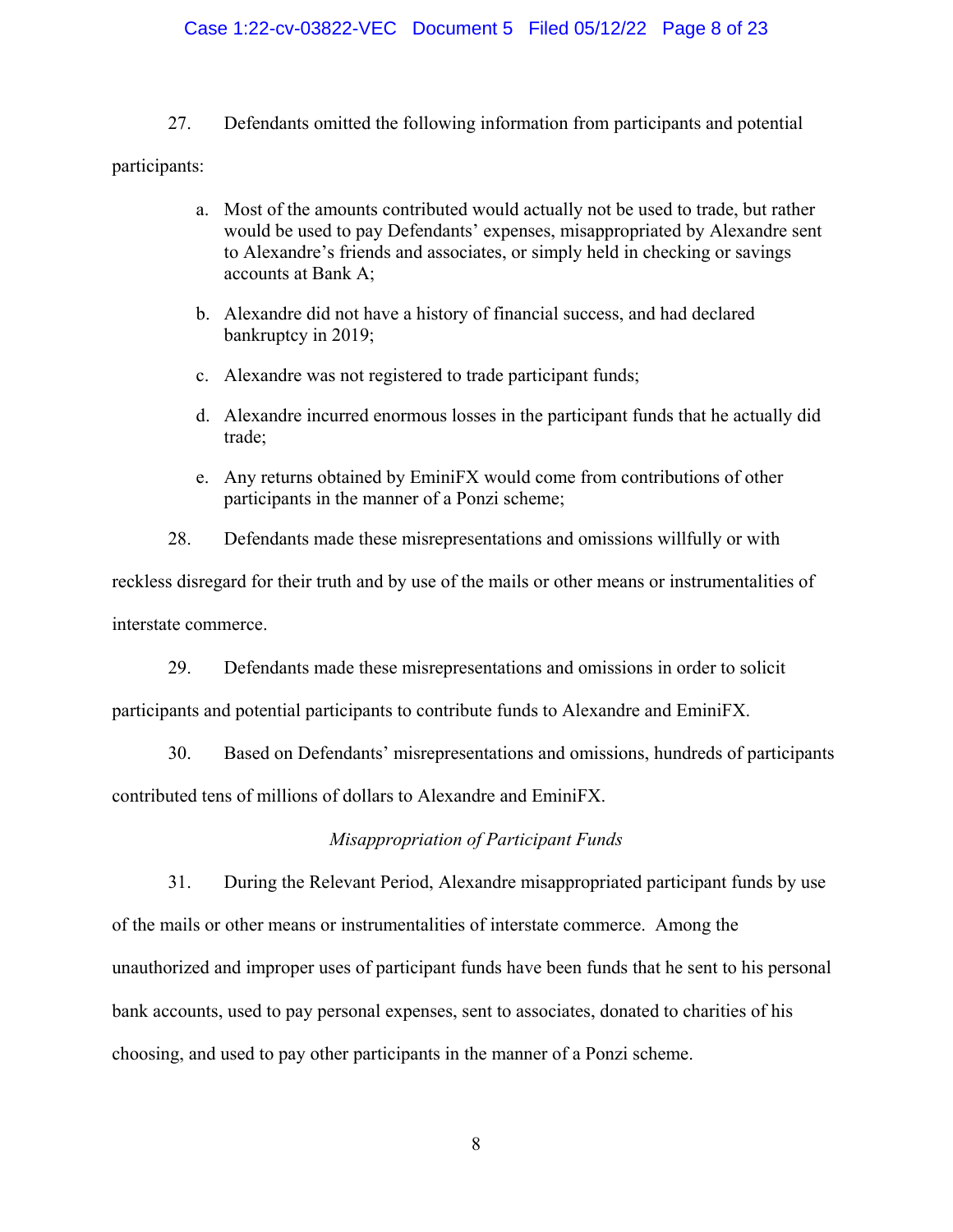#### Case 1:22-cv-03822-VEC Document 5 Filed 05/12/22 Page 9 of 23

32. At least \$14,700,000 of participant funds deposited into and commingled in the EminiFX Accounts has been transferred to Alexandre's personal accounts at Bank A (the "Personal Accounts").

33. Additionally, the participant funds transferred to FCM 1 for trading purposes were sent to an account in the name of Alexandre, not EminiFX or the names of any individual participants.

34. Some participant funds were distributed to individuals, including at least \$200,000 to one individual. Additional participant funds were donated to charities selected by Alexandre.

35. Alexandre also used participant funds to pay for business and personal expenses. For example, Alexandre used participant funds to make payments to BMW, Mercedes Benz, Saks Fifth Avenue, flights, luxury hotels and apparel, and occupational and physical therapy. Alexandre also used substantial participant funds to rent and furnish office space for EminiFX and to throw "galas" on behalf of EminiFX, which Defendants used to solicit additional contributions from participants.

*EminiFX Acted as an Unregistered CPO, and Alexandre Acted as an Unregistered AP of a CPO* 

36. During the Relevant Period, EminiFX, through Alexandre, acted as a CPO by operating or soliciting funds for a pooled investment vehicle and that engages in retail forex transactions without limiting participation to Eligible Contract Participants ("ECPs"). For an individual to qualify as an ECP, he or she must have invested on a discretionary basis at least \$10 million, or at least \$5 million if the investments are in order to hedge risk. Section  $1a(18)(A)(xi)$  of the Act.

37. During the Relevant Period, Alexandre acted in a capacity requiring registration as an AP of a CPO by soliciting customers and prospective customers for participation in a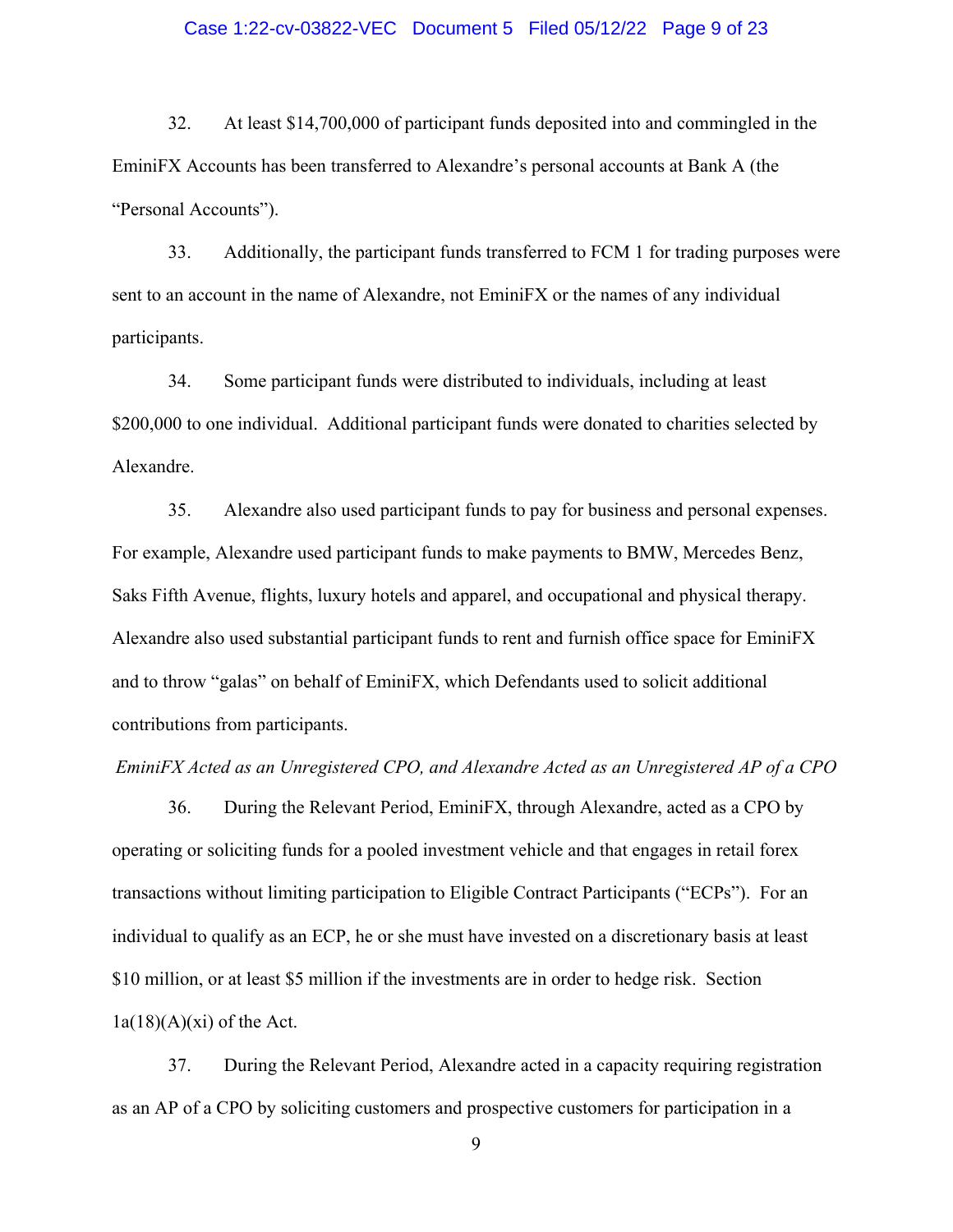#### Case 1:22-cv-03822-VEC Document 5 Filed 05/12/22 Page 10 of 23

pooled investment vehicle, while associated with EminiFX as a partner, officer, employee, or similar agent.

38. During the Relevant Period, EminiFX was not registered with the Commission as a CPO, and Alexandre was not registered with the Commission as an AP of a CPO as required by the Act and Regulations.

# **V. VIOLATIONS OF THE COMMODITY EXCHANGE ACT COUNT I – AGAINST ALEXANDRE AND EMINIFX**

## **Violations of 7 U.S.C. § 6b(a)(1)(A), (C) Fraud by Misrepresentations, Material Omission and Misappropriation in connection with a commodity for future delivery on or subject to the rules of a designated contract market**

39. The allegations set forth in the preceding paragraphs are re-alleged and incorporated herein by reference.

40. Section  $4b(a)(1)(A)$  and (C) of the Act, 7 U.S.C. §  $6b(a)(1)(A)$  and (C), in relevant part, makes it unlawful for any person, in or in connection with any order to make, or the making of, any contract of sale of any commodity for future delivery that is made, or to be made, on or subject to the rules of a designated contract market, for or on behalf of any other person: (A) to cheat or defraud or attempt to cheat or defraud such other person or (C) willfully to deceive or attempt to deceive such other person by any means whatsoever in regard to any order or contract or the disposition or execution of any order or contract, or in regard to any act of agency performed, with respect to any order or contract for such other person.

41. Defendants violated 7 U.S.C. § 6b(a)(1)(A) and (C) during the Relevant Period by making misrepresentations and omissions of material fact to participants and prospective participants, including, among other things, mispresenting the expected profits and risk of loss; failing to disclose that Alexandre's trading had resulted in large losses; and failing to disclose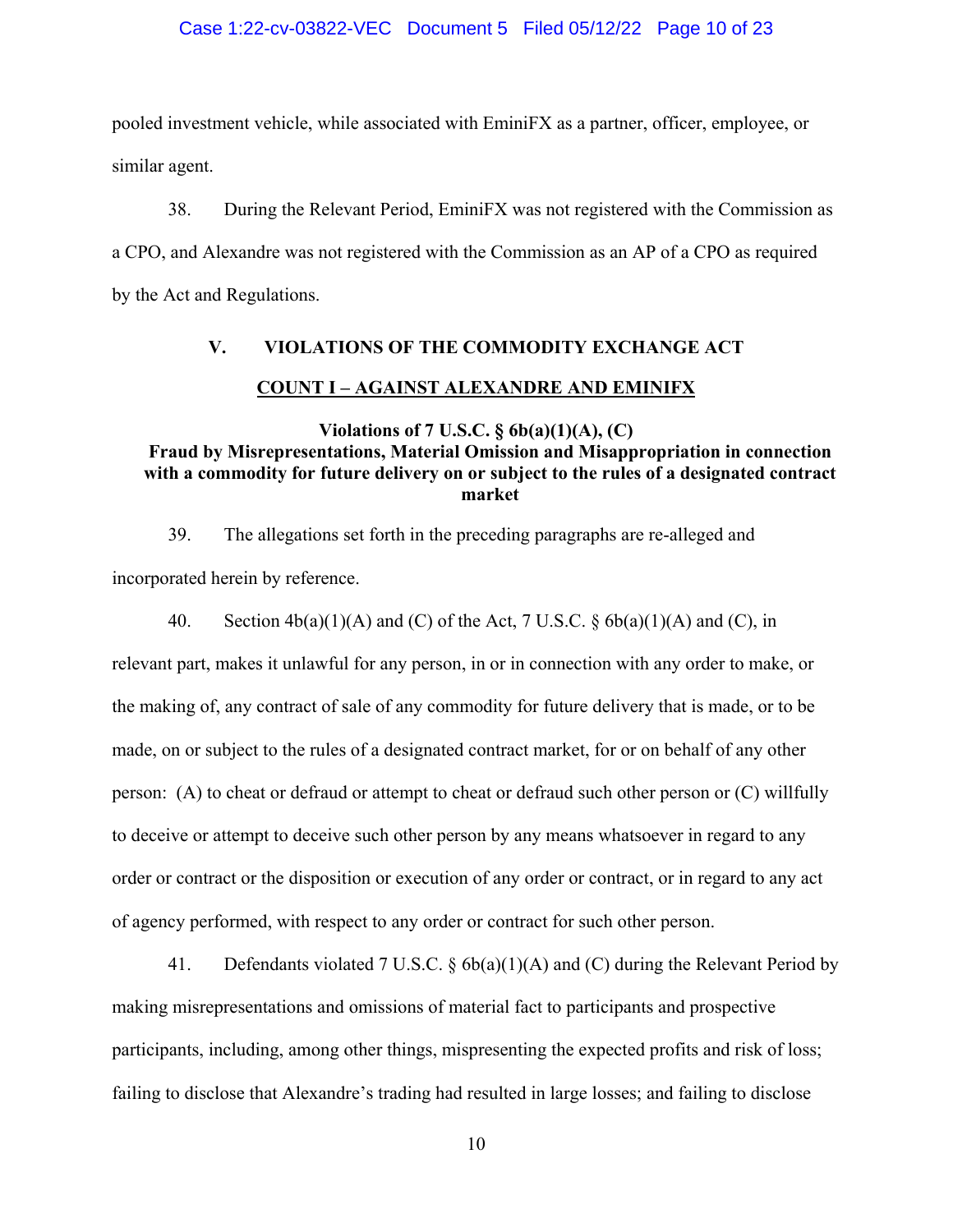#### Case 1:22-cv-03822-VEC Document 5 Filed 05/12/22 Page 11 of 23

that Alexandre was misappropriating participant funds for personal benefit and that he used participant funds to pay other participants, in the manner of a Ponzi scheme; and failing to disclose that EminiFX was not registered with the CFTC as a CPO and Alexandre was not registered with the CFTC as an AP.

42. Defendants also violated 7 U.S.C. § 6b(a)(1)(A) and (C) during the Relevant Period by misappropriating participant funds for personal benefit, including paying for luxury vehicles and apparel and using participant funds to pay other participants, in the manner of a Ponzi scheme.

43. Alexandre directly or indirectly controls EminiFX, and did not act in good faith or knowingly induced, directly or indirectly, EminiFX's violations alleged in this Count, and is thus liable for EminiFX's violations pursuant to Section 13(b) of the Act, 7 U.S.C. § 13c(b).

44. The foregoing acts, omissions and failures of Alexandre as alleged in this Count, and of all other agents of EminiFX, occurred and are occurring within the scope of their employment, office or agency with EminiFX; therefore, EminiFX is liable for these acts, omissions and failures pursuant to Section  $2(a)(1)(B)$  of the Act, 7 U.S.C. §  $2(a)(1)(B)$ , and Regulation 1.2, 17 C.F.R. § 1.2 (2021).

45. Each act of misrepresenting and omitting material information, including, but not limited to, those specifically alleged herein, and each act of misappropriation, constitutes a separate and distinct violation of 7 U.S.C.  $\S$  6b(a)(1)(A) and (C).

#### **COUNT II – AGAINST ALEXANDRE AND EMINIFX**

## **Violations of 7 U.S.C. § 6b(a)(2)(A), (C) and 17 C.F.R. § 5.2(b)(1), (3): Fraud by Misrepresentations, Material Omission and Misappropriation in connection with forex other than on or subject to the rules of a designated contract market**

46. The allegations set forth in the preceding paragraphs are re-alleged and incorporated herein by reference.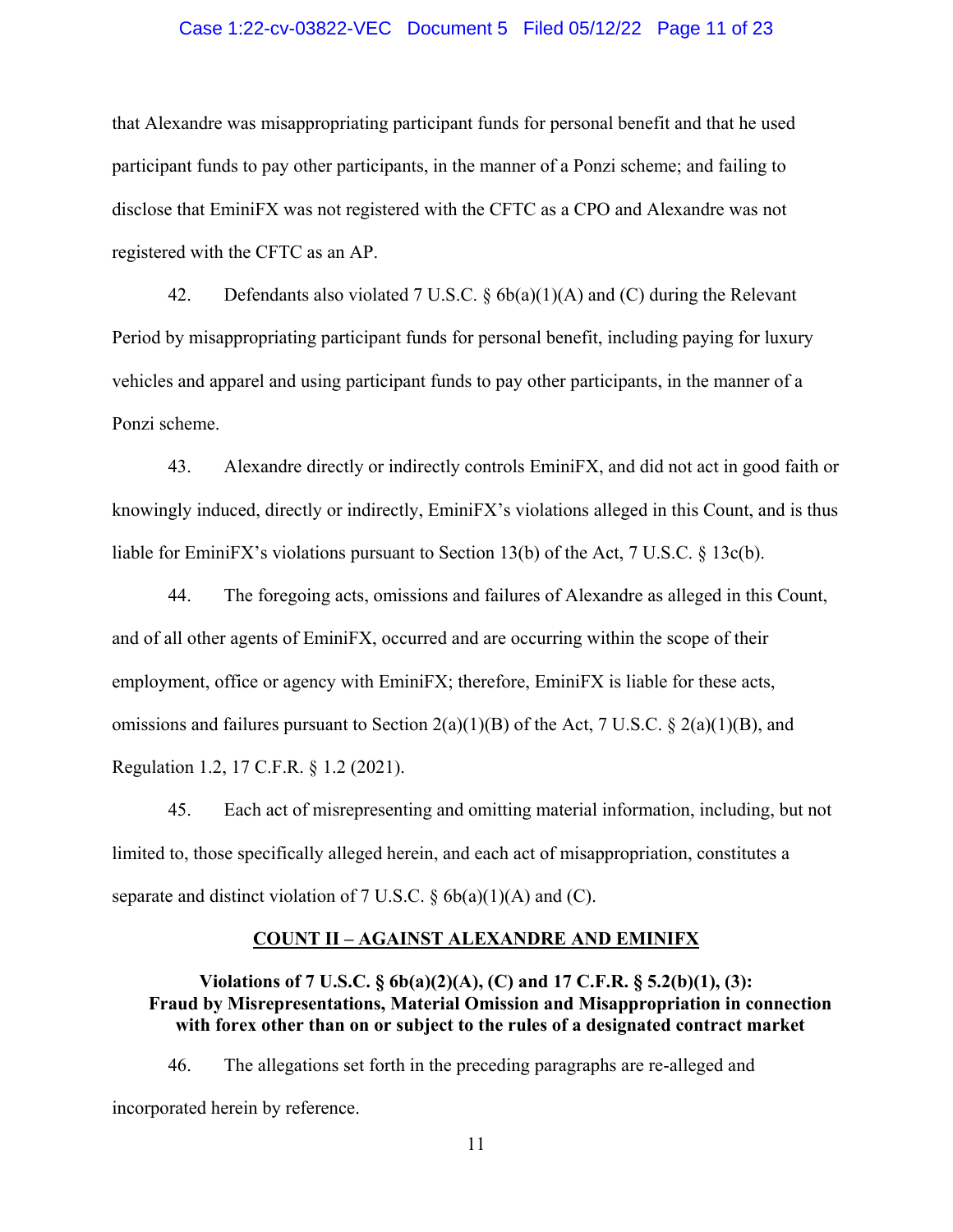#### Case 1:22-cv-03822-VEC Document 5 Filed 05/12/22 Page 12 of 23

47. Section  $4b(a)(2)(A)$  and (C) of the Act, 7 U.S.C. §  $6b(a)(2)(A)$  and (C), in relevant part, makes it unlawful for any person, in or in connection with any order to make, or the making of, any contract of sale of any commodity for future delivery that is made, or to be made, other than on or subject to the rules of a designated contract market, for or on behalf of any other person: (A) to cheat or defraud or attempt to cheat or defraud such other person or (C) willfully to deceive or attempt to deceive such other person by any means whatsoever in regard to any order or contract or the disposition or execution of any order or contract, or in regard to any act of agency performed, with respect to any order or contract for such other person.

48. Section  $2(c)(2)(C)$  of the Act, 7 U.S.C. §  $2(c)(2)(C)$ , among other things, contains three grants which make clear that the CFTC has jurisdiction over, and that certain antifraud provisions in the Act apply to, retail forex:

- a. Pursuant to 7 U.S.C.  $\S 2(c)(2)(C)(ii)(I)$ , forex agreements, contracts, or transactions described in 7 U.S.C.  $\S 2(c)(2)(C)(i)$  "shall be subject to" the antifraud provisions of 7 U.S.C. §§ 6b and 6*o*, among other Sections of the Act;
- b. Pursuant to 7 U.S.C.  $\S 2(c)(2)(C)(iv)$ , 7 U.S.C.  $\S 6b$  "shall apply to" the forex agreements, contracts, or transactions described in 7 U.S.C.  $\S 2(c)(2)(C)(i)$  "as if" they were a contract of sale of a commodity for future delivery; and
- c. Pursuant to 7 U.S.C.  $\S 2(c)(2)(C)(\nvi)$ , "[t]his Act applies to, and the Commission shall have jurisdiction over an account or pooled investment vehicle . . . that is offered for the purpose of trading, or that trades," forex agreements, contracts, or transactions described in 7 U.S.C.  $\S 2(c)(2)(C)(i)$ .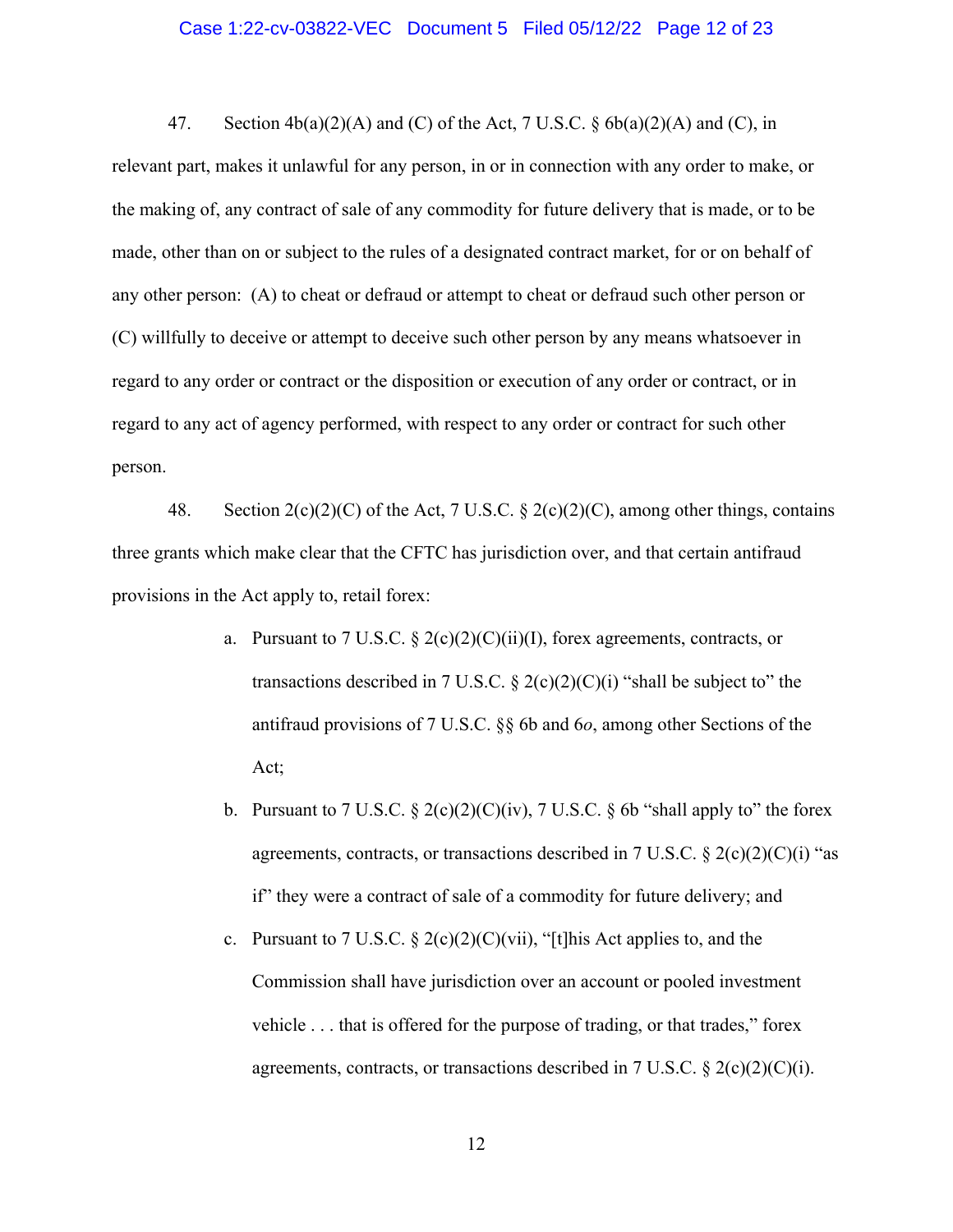#### Case 1:22-cv-03822-VEC Document 5 Filed 05/12/22 Page 13 of 23

49. The foreign currency transactions offered by Defendants are retail forex transactions pursuant to Regulation 5.1(m), 17 C.F.R.  $\S$  5.1(m) (2021). Regulation 5.2(b)(1) and  $(3)$ , 17 C.F.R.  $\S$  5.2(b)(1), (3) (2021), makes it unlawful "for any person, by use of the mails or by any means or instrumentality of interstate commerce, directly or indirectly, in or in connection with any retail forex transaction: (1) [t]o cheat or defraud or attempt to cheat or defraud any person; or (3) [w]illfully to deceive or attempt to deceive any person by any means whatsoever."

50. Defendants violated 7 U.S.C.  $\S$  6b(a)(2)(A) and (C) and 17 C.F.R.  $\S$  5.2(b)(1) and (3) during the Relevant Period by, among other things, making misrepresentations and omissions of material fact to participants and prospective participants, including, among other things, mispresenting the expected profits and risk of loss; failing to disclose that Alexandre's trading had resulted in large losses; and failing to disclose that Alexandre was misappropriating participant funds for personal benefit and that he used participant funds to pay other participants, in the manner of a Ponzi scheme; and failing to disclose that EminiFX was not registered with the CFTC as a CPO and Alexandre was not registered with the CFTC as an AP.

51. Defendants also violated 7 U.S.C.  $\delta$  6b(a)(2)(A) and (C) and 17 C.F.R. § 5.2(b)(1), (3) during the Relevant Period by misappropriating participant funds for personal benefit, including paying for luxury vehicles and apparel and using participant funds to pay other participants, in the manner of a Ponzi scheme.

52. Alexandre directly or indirectly controls EminiFX, and did not act in good faith or knowingly induced, directly or indirectly, EminiFX's violations alleged in this Count, and is thus liable for EminiFX's violations pursuant to 7 U.S.C. § 13c(b).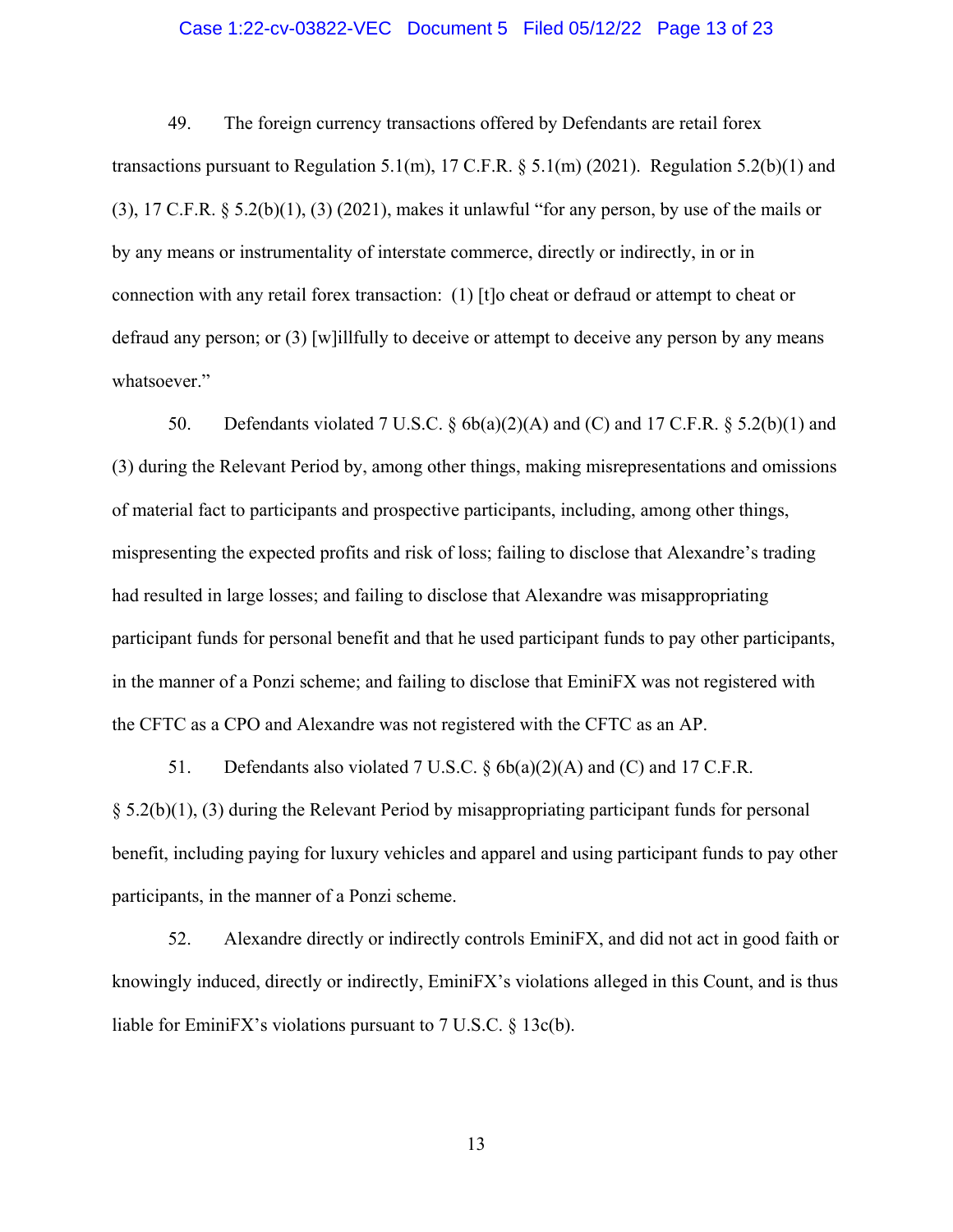#### Case 1:22-cv-03822-VEC Document 5 Filed 05/12/22 Page 14 of 23

53. The foregoing acts, omissions and failures of Alexandre as alleged in this Count, and of all other agents of EminiFX, occurred and are occurring within the scope of their employment, office or agency with EminiFX; therefore, EminiFX is liable for these acts, omissions and failures pursuant to 7 U.S.C.  $\S$  2(a)(1)(B) and 17 C.F.R.  $\S$  1.2.

54. Each act of misrepresenting and omitting material information, including, but not limited to, those specifically alleged herein, and each act of misappropriation, constitutes a separate and distinct violation of 7 U.S.C.  $\delta$  6b(a)(2)(A) and (C).

#### **COUNT III – AGAINST ALL DEFENDANTS**

#### **Violations of 7 U.S.C. § 6***o***(1)(A)-(B): Fraud by a CPO and an Associated Person of a CPO**

55. The allegations set forth in the preceding paragraphs are re-alleged and incorporated herein by reference.

56. Section 4*o*(1)(A)-(B) of the Act, 7 U.S.C. § 6*o*(1)(A)-(B), makes it unlawful for any commodity pool operator or associated person of a commodity pool operator, "by use of the mails or any means or instrumentality of interstate commerce, directly or indirectly" (A) "to employ any device, scheme, or artifice to defraud any client or participant or prospective client or participant" or (B) "to engage in any transaction, practice, or course of business which operates as a fraud or deceit upon any client or participant or prospective client or participant."

57. During the Relevant Period, EminiFX, through Alexandre, acted as a CPO by being engaged in a business that is the nature of a commodity pool and in connection with soliciting funds for the purpose of trading in futures, options, and forex, and actually trading pooled funds in futures.

58. Alexandre acted as an AP of a CPO because he was associated with a CPO as a partner, officer, employee, consultant, or agent in a capacity that involved the solicitation of funds, securities, or property for participation in a pooled investment vehicle.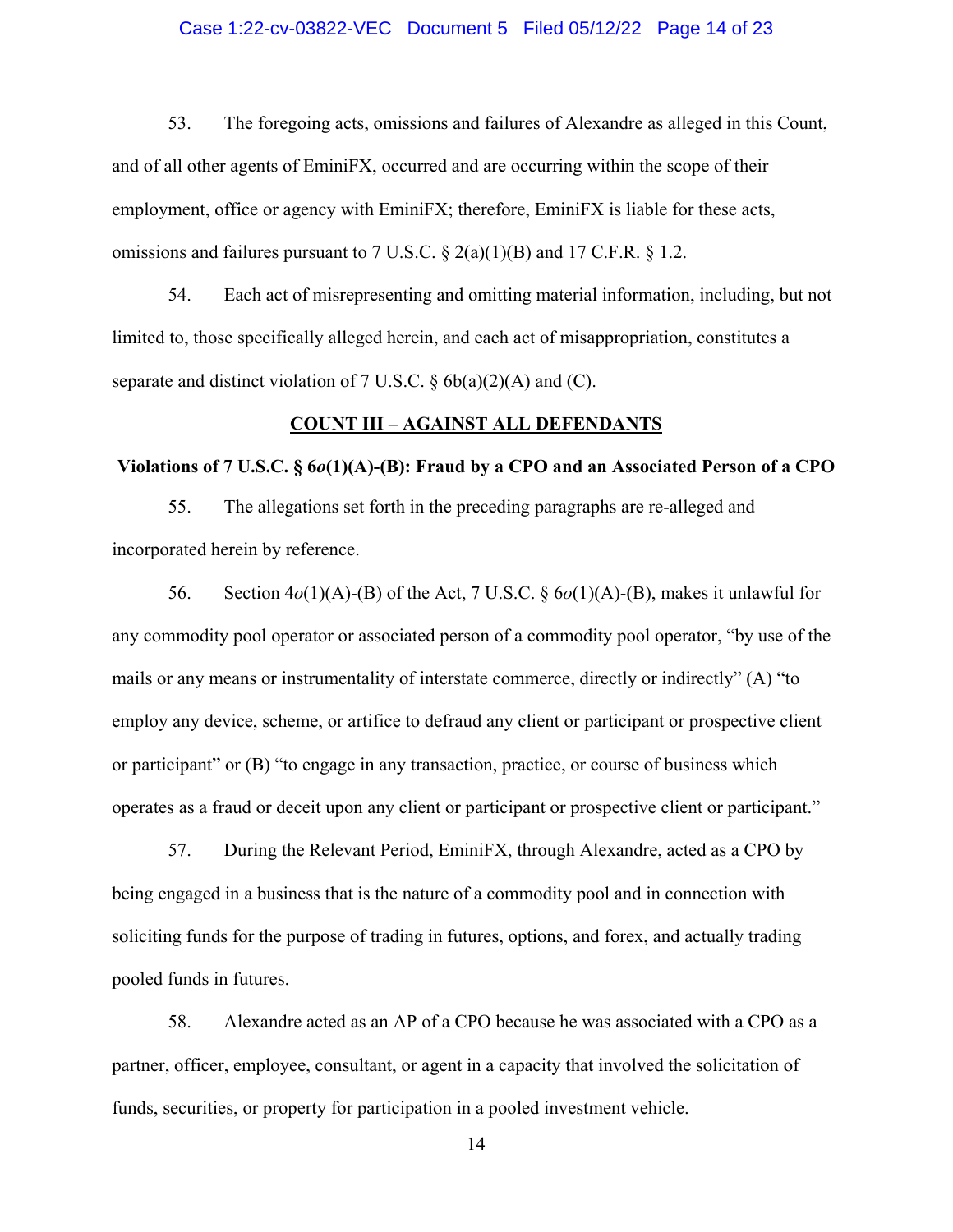#### Case 1:22-cv-03822-VEC Document 5 Filed 05/12/22 Page 15 of 23

59. EminiFX, through Alexandre, and Alexandre in his individual capacity, violated 7 U.S.C. § 6*o*(1)(A)-(B) during the Relevant Period by making misrepresentations and omissions of material fact to participants and prospective participants, including, among other things, mispresenting the expected profits and risk of loss; failing to disclose that Alexandre's trading had resulted in large losses; and failing to disclose that Alexandre was misappropriating participant funds for personal benefit and that he used participant funds to pay other participants, in the manner of a Ponzi scheme; and failing to disclose that EminiFX was not registered with the CFTC as a CPO and Alexandre was not registered with the CFTC as an AP.

60. Alexandre also violated 7 U.S.C. § 6*o*(1)(A)-(B) during the Relevant Period by misappropriating participant funds for personal benefit, including to make payments to BMW, Mercedes Benz, Saks Fifth Avenue, flights, luxury hotels and apparel, and occupational and physical therapy.

61. Alexandre directly or indirectly controls EminiFX, and did not act in good faith or knowingly induced, directly or indirectly, EminiFX's violations alleged in this Count, and is thus liable for EminiFX's violations pursuant to 7 U.S.C. § 13c(b).

62. The foregoing acts, omissions and failures of Alexandre as alleged in this Count, and of all other agents of EminiFX, occurred and are occurring within the scope of their employment, office or agency with EminiFX; therefore, EminiFX is liable for these acts, omissions and failures pursuant to 7 U.S.C.  $\S$  2(a)(1)(B) and 17 C.F.R.  $\S$  1.2.

63. Each act of misrepresenting and omitting material information, including, but not limited to, those specifically alleged herein, and each act of misappropriation, constitutes a separate and distinct violation of 7 U.S.C. § 6*o*(1)(A)-(B).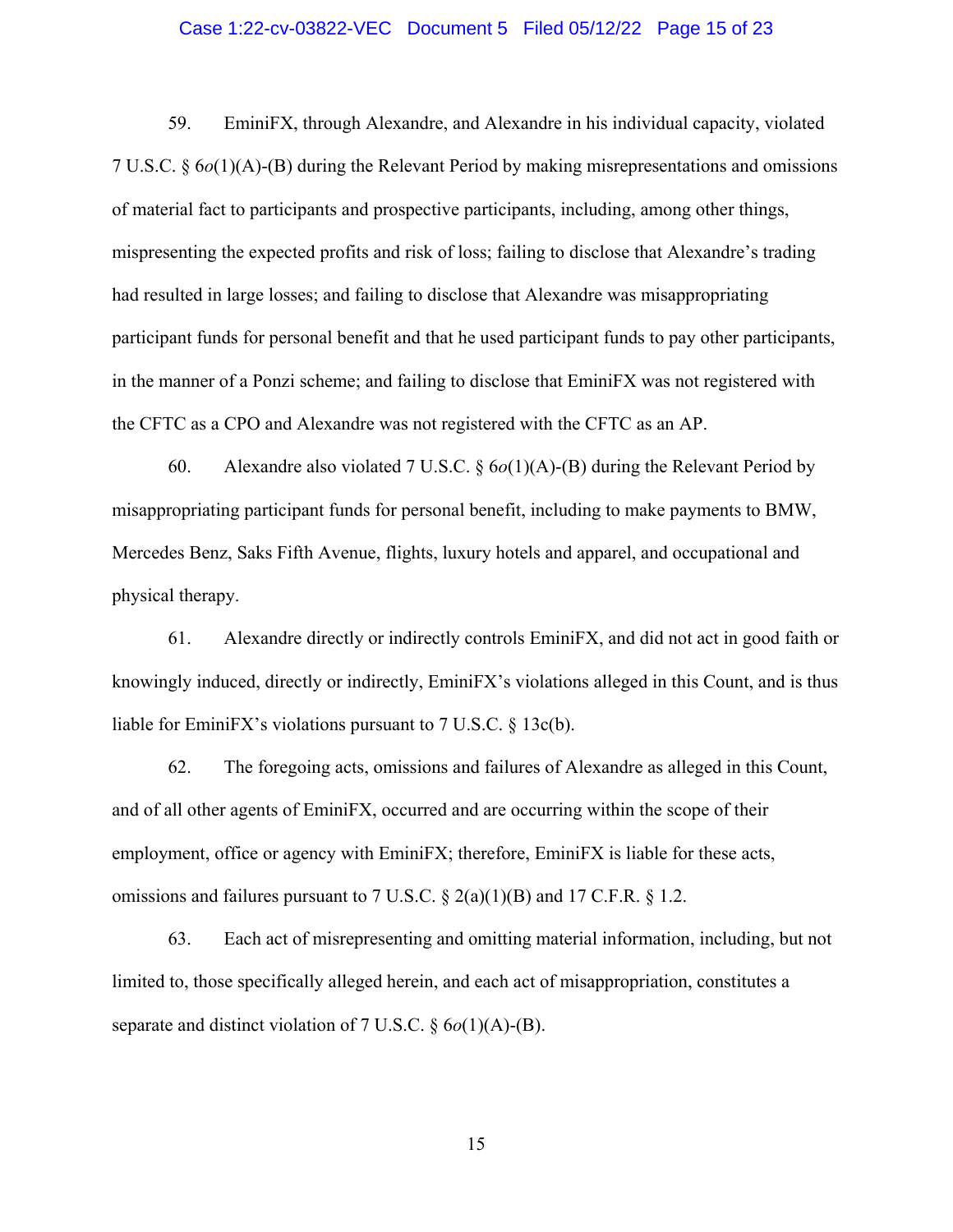#### **COUNT IV – AGAINST ALL DEFENDANTS**

## **Violations of 7 U.S.C. § 9(1), and 17 C.F.R. § 180.1(a)(1)-(3) (2021): Fraud by use of a manipulative device or contrivance.**

64. The allegations set forth in the preceding paragraphs are re-alleged and incorporated herein by reference.

65. Section  $6(c)(1)$  of the Act, 7 U.S.C. § 9(1) makes it unlawful for any person, directly or indirectly, to use or employ, or attempt to use or employ, in connection with any swap or contract of sale of any commodity in interstate commerce, or for future delivery on or subject to the rules of any registered entity, any manipulative or deceptive device or contrivance, including in contravention of Regulation 180.1 (a)(1)-(c), 17 C.F.R.  $\S$  180.1(a)(1)-(c).

66. The Regulations at 17 C.F.R. § 180.1(a) provide, in relevant part, that it shall be unlawful for any person, directly or indirectly, in connection with any contract of sale of any commodity in interstate commerce, or contract for future delivery on or subject to the rules of any registered entity, to intentionally or recklessly: (1) use or employ, or attempt to use or employ, any manipulative device, scheme, or artifice to defraud; (2) make, or attempt to make, any untrue or misleading statement of a material fact or to omit to state a material fact necessary in order to make the statements made not untrue or misleading; or (3) engage, or attempt to engage, in any act, practice, or course of business, which operates or would operate as a fraud or deceit upon any person.

67. Defendants, directly or indirectly, in connection with contracts of sale of commodities in interstate commerce, and contracts for future delivery on or subject to the rules of a registered entity, intentionally or recklessly: used or employed, or attempted to use or employ, a scheme or artifice to defraud; including by making misrepresentations and omissions of material fact to participants and prospective participants, including, among other things,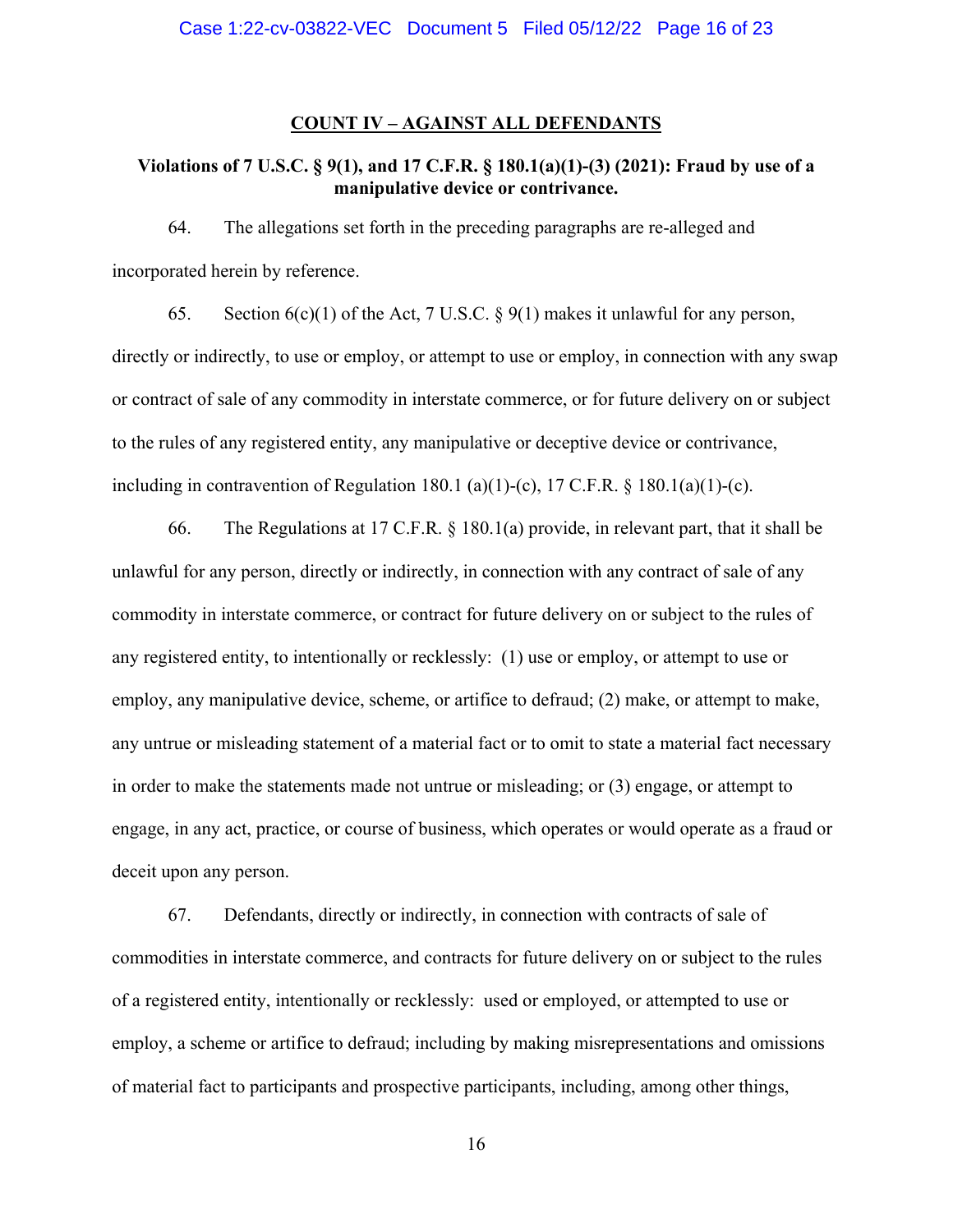#### Case 1:22-cv-03822-VEC Document 5 Filed 05/12/22 Page 17 of 23

mispresenting the expected profits and risk of loss; failing to disclose that Alexandre's trading had resulted in large losses; and failing to disclose that Alexandre was misappropriating participant funds for personal benefit and that he used participant funds to pay other participants, in the manner of a Ponzi scheme; and failing to disclose that EminiFX was not registered with the CFTC as a CPO and Alexandre was not registered with the CFTC as an AP

68. As a result of the foregoing conduct, Defendants' fraudulent conduct violated 7 U.S.C. § 9(1) and 17 C.F.R. § 180.1(a)(1)-(3).

69. Alexandre directly or indirectly controls EminiFX, and did not act in good faith or knowingly induced, directly or indirectly, EminiFX's violations alleged in this Count, and is thus liable for EminiFX's violations pursuant to 7 U.S.C. § 13c(b).

70. The foregoing acts, omissions and failures of Alexandre as alleged in this Count, and of all other agents of EminiFX, occurred and are occurring within the scope of their employment, office or agency with EminiFX; therefore, EminiFX is liable for these acts, omissions and failures pursuant to 7 U.S.C.  $\S$  2(a)(1)(B) and 17 C.F.R.  $\S$  1.2.

71. Each use or employment or attempted use or employment of any manipulative device, scheme, or artifice to defraud; untrue or misleading statement of fact, omission of material fact necessary to make statements not untrue or misleading; or act of engaging, or attempting to engage, in acts, practices or courses of business that operated or would have operated as a fraud or deceit on participants and potential participants during the Relevant Period is alleged as a separate and distinct violation of 7 U.S.C.  $\S 9(1)$  and 17 C.F.R.  $\S 180.1(a)(1)-(3)$ .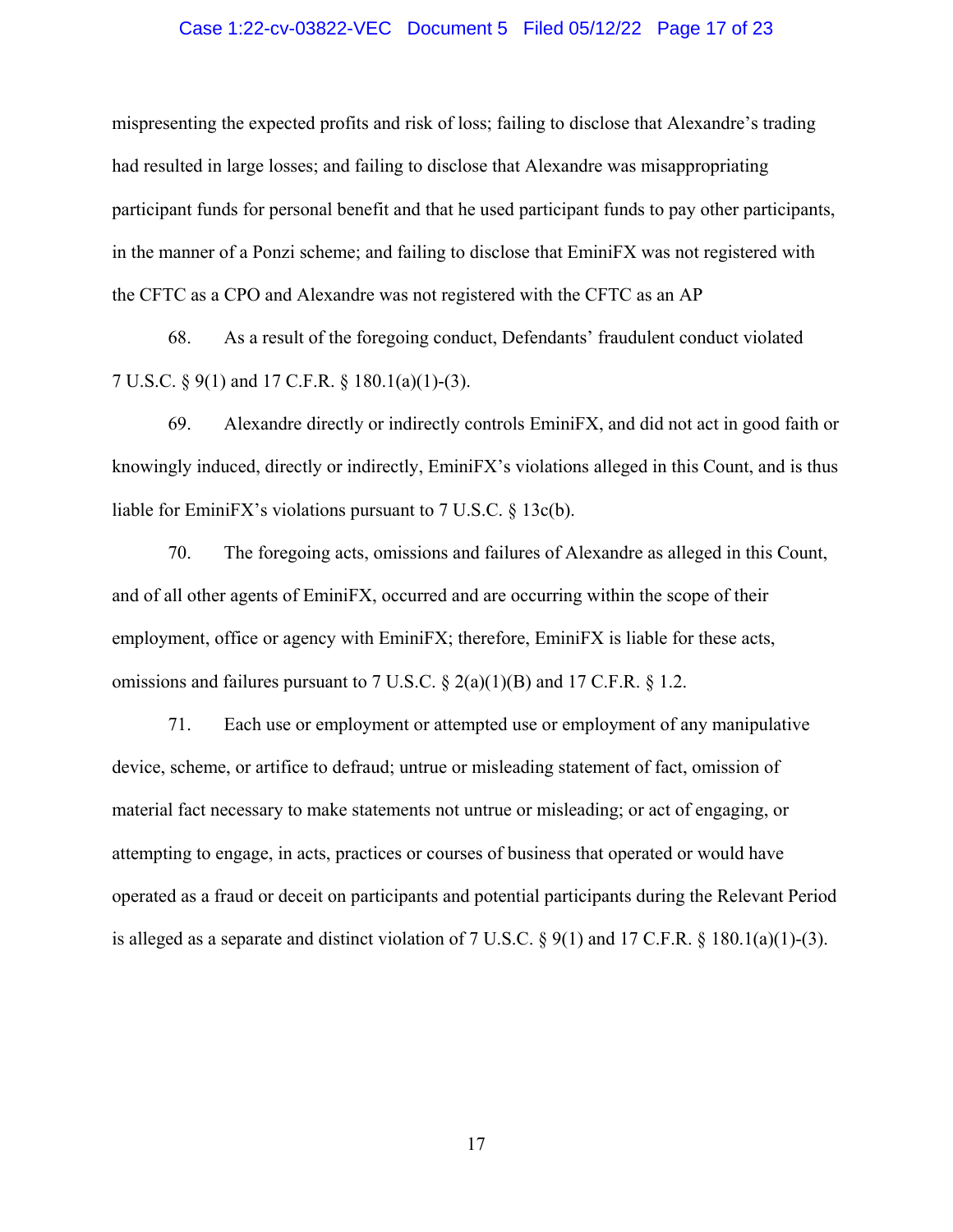#### **COUNT V – AGAINST EMINIFX**

## **Violations of 7 U.S.C. §§ 2(c)(2)(C)(iii)(I)(cc) and 6m(1), and 17 C.F.R. § 5.3(a)(2)(i): Failure to Register as a CPO**

72. The allegations set forth in the preceding paragraphs are re-alleged and incorporated herein by reference.

73. Section 1a(10) of the Act, 7 U.S.C. § 1a(10), defines the term "commodity pool" to mean "any investment trust, syndicate, or similar form of enterprise operated for the purpose of trading in commodity interests, including any—(i) commodity for future delivery, security futures product, or swap; (ii) agreement, contract, or transaction described in section  $2(c)(2)(c)(i)$  or section  $2(c)(2)(D)(i)$ ; (iii) commodity option authorized under section 4c; or (iv) leverage transaction authorized under section 19 [of the Act]."

74. 7 U.S.C. § 1a(11) defines a CPO as any person "engaged in a business that is of the nature of a commodity pool, investment trust, syndicate or similar form of enterprise and who, in connection therewith, solicits, accepts, or receives from others, funds, securities or property . . . for the purpose of trading in commodity interests."

75. Section  $2(c)(2)(C)(iii)(I)(cc)$  of the Act, 7 U.S.C. §§  $2(c)(2)(C)(iii)(I)(cc)$  makes it unlawful for any person, unless registered as a CPO, to operate or solicit funds for any pooled investment vehicle in connection with any forex contract that accepts non-ECPs. In addition, Section 4m(1) of the Act, 7 U.S.C. § 6m(1), makes it unlawful for any CPO, unless registered with the CFTC, to make use of the mails or any means or instrumentality of interstate commerce in connection with its business as a CPO, and Regulation 5.3(a)(2)(i), 17 C.F.R. § 5.3(a)(2)(i), requires anyone acting as a CPO for a pooled investment vehicle that engages in retail forex transactions to register as a CPO.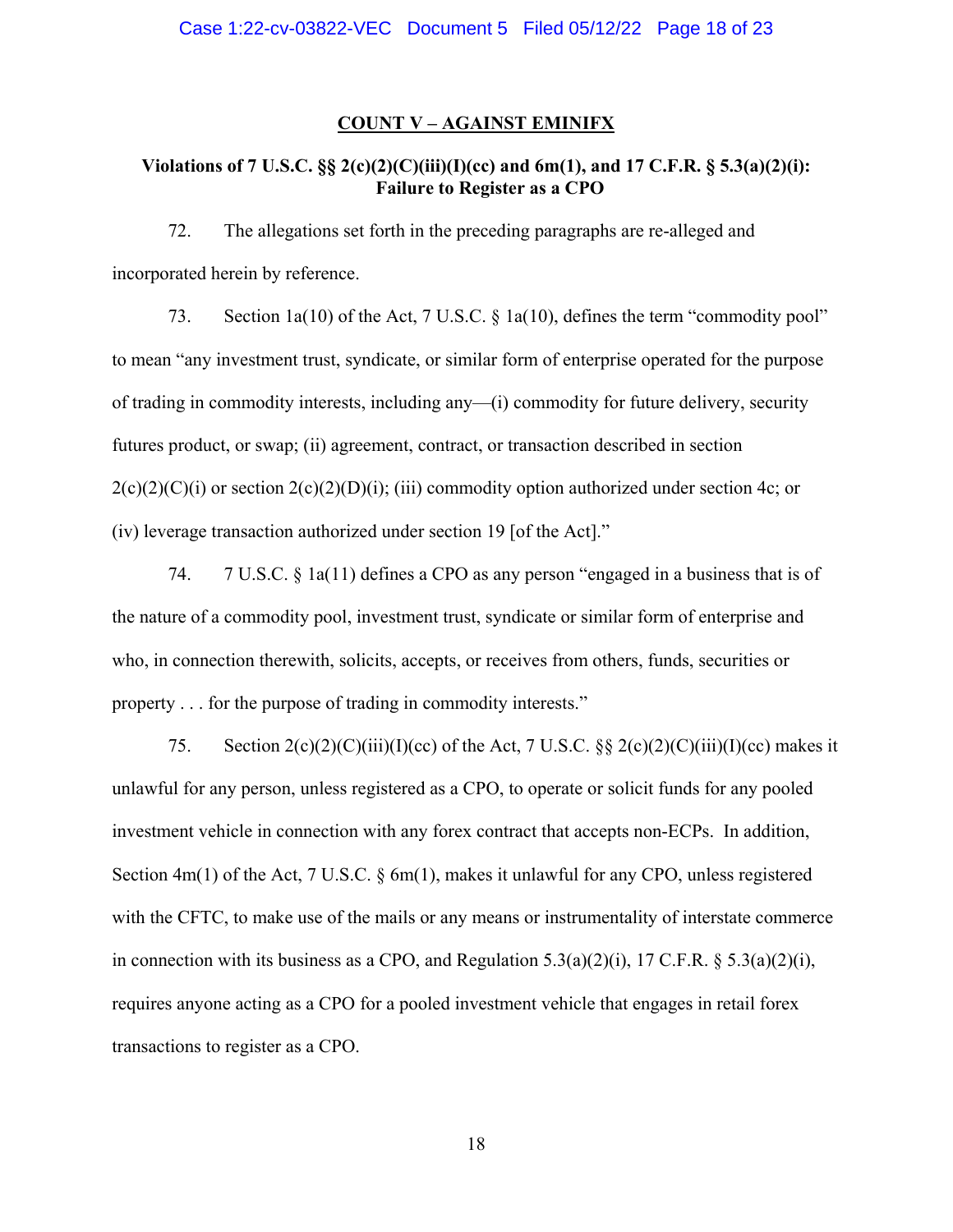#### Case 1:22-cv-03822-VEC Document 5 Filed 05/12/22 Page 19 of 23

76. EminiFX acted as a CPO by soliciting potential pool participants to contribute funds to be used to supposedly trade commodity futures and retail forex transactions. EminiFX further acted as a CPO by actually using pooled participant funds to trade commodity futures, including E-mini S&P 500 futures contracts, E-mini Nasdaq 100 futures contracts, E-mini Russell 2000 futures contracts, and Dow Futures Mini contracts in the FCM A accounts.

77. During the Relevant Period, EminiFX, which was not exempt from registration as a CPO, acted as a CPO and made use of the mails or any means or instrumentality of interstate commerce in connection with its business as a CPO by operating or soliciting funds from non-ECPs for a pooled investment vehicle. EminiFX engaged in this conduct without being registered with the Commission as a CPO in violation of 7 U.S.C.  $\S\S 2(c)(2)(C)(iii)(I)(cc)$  and 6m(1), and 17 C.F.R. § 5.3(a)(2)(i).

#### **COUNT VI – AGAINST ALEXANDRE**

## **Violations of 7 U.S.C. §§ 2(c)(2)(C)(iii)(I)(cc) and 6k(2), and 17 C.F.R. § 5.3(a)(2)(ii): Failure to Register as an AP of a CPO**

78. The allegations set forth in the preceding paragraphs are re-alleged and incorporated herein by reference.

79. During the Relevant Period, Defendant Alexandre acted as an associated person of a CPO by accepting or soliciting funds, securities, or property from non-ECPs for the EminiFX pooled investment vehicle, in connection with forex and commodity futures transactions. Alexandre engaged in this conduct without being registered with the Commission as an AP of CPO EminiFX, in violation of 7 U.S.C.  $\S$   $\frac{8}{3}$   $2(c)(2)(C)(iii)(T)(cc)$ , 6k(2), and 17 C.F.R. § 5.3(a)(2)(ii).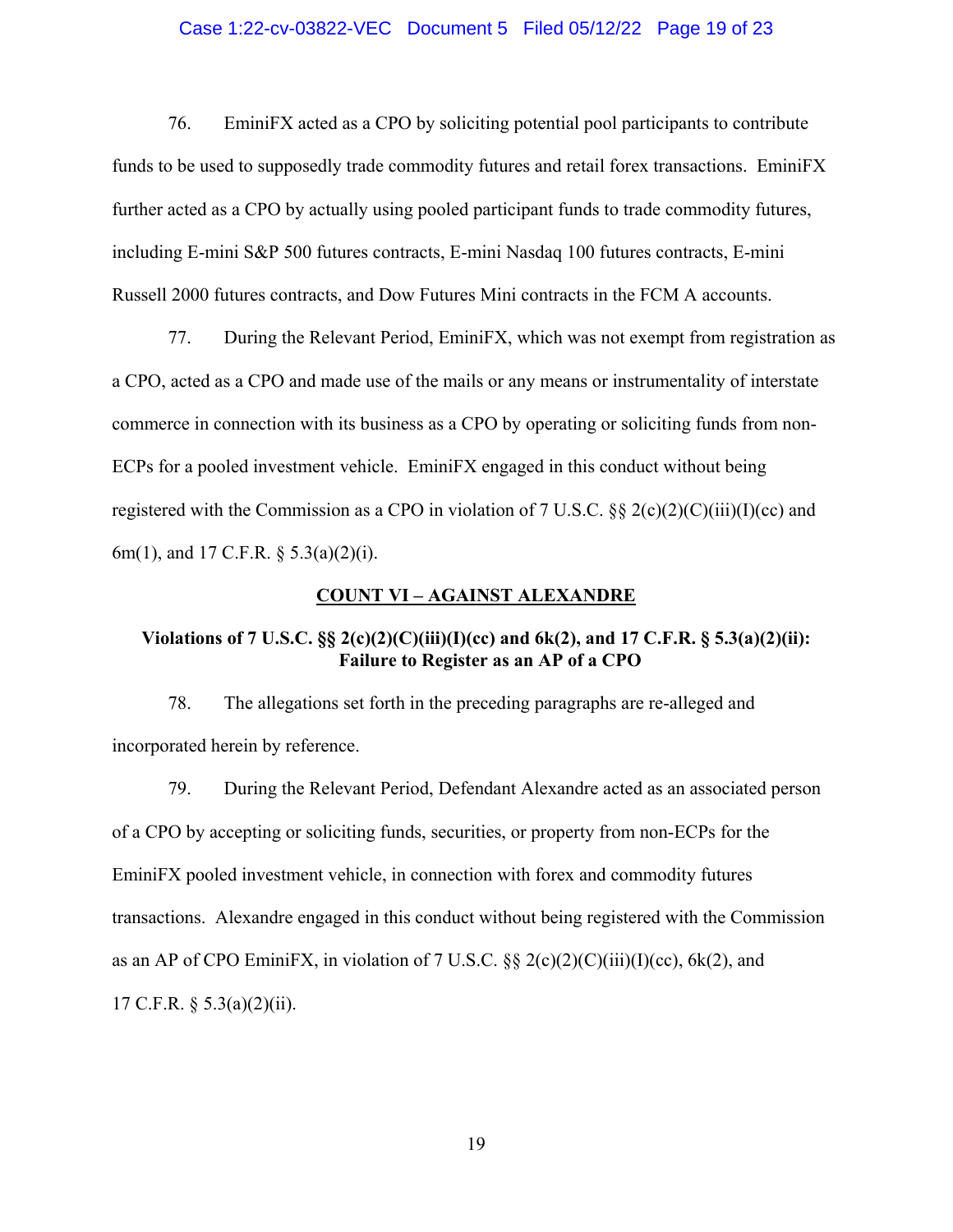## **VI. RELIEF REQUESTED**

WHEREFORE, the Commission respectfully requests that this Court, as authorized by Section 6c of the Act, 7 U.S.C. § 13a-1, and pursuant to its own equitable powers:

- A. Find that Defendants Alexandre and EminiFX violated Sections 2(c)(2)(C)(iii)(I)(cc), 4b(a)(1)(A), (C), 4b(a)(2)(A), (C), 4*o*(1)(A)-(B), and 6(c)(1) of the Act, 7 U.S.C. §§ 2(c)(2)(C)(iii)(I)(cc), 6b(a)(1)(A), (C), 6b(a)(2)(A), (C), 6*o*(1)(A)-(B), 9(1) and Regulations  $5.2(b)(1)-(3)$  and  $180.1(a)(1)-(3)$ ,  $17 \text{ C.F.R.}$  §§  $5.2(b)(1)-(3)$ ,  $180.1(a)(1)-$ (3) (2021);
- B. Find that Defendant EminiFX violated Sections  $2(c)(2)(C)(iii)(I)$  and  $4m(1)$  of the Act, 7 U.S.C.  $\S\S 2(c)(2)(C)(iii)(I)(cc)$  and 6m(1), and 5.3(a)(2)(i), 17 C.F.R.  $§5.3(a)(2)(i) (2021);$
- C. Find that Defendant Alexandre violated Sections  $2(c)(2)(C)(iii)(I)$  and  $4k(2)$  of the Act, 7 U.S.C. § 6k(2), and 17 C.F.R. § 5.3(a)(2)(ii) (2021);
- D. Enter an order of permanent injunction restraining, enjoining, and prohibiting Defendant Alexandre, and his affiliates, agents, servants, employees, successors, assigns, attorneys, and all persons or entities in active concert with him, who receive actual notice of such order by personal service or otherwise, from engaging in the conduct described above, in violation of 7 U.S.C.  $\S 2(c)(2)(C)(iii)(I)(cc)$ ,  $6b(a)(1)(A)$ and (C), 6b(a)(2)(A) and (C), 6*o*(1)(A)-(B), 6k(1), and 6(c)(1), and 17 C.F.R. §§  $5.2(b)$  (1) and (3),  $5.3(a)(2)(ii)$ , and  $180.1(a)(1)-(3)$ ;
- E. Enter an order of permanent injunction restraining, enjoining, and prohibiting Defendant EminiFX, and its affiliates, agents, servants, employees, successors, assigns, attorneys, and all persons or entities in active concert with it, who receive actual notice of such order by personal service or otherwise, from engaging in the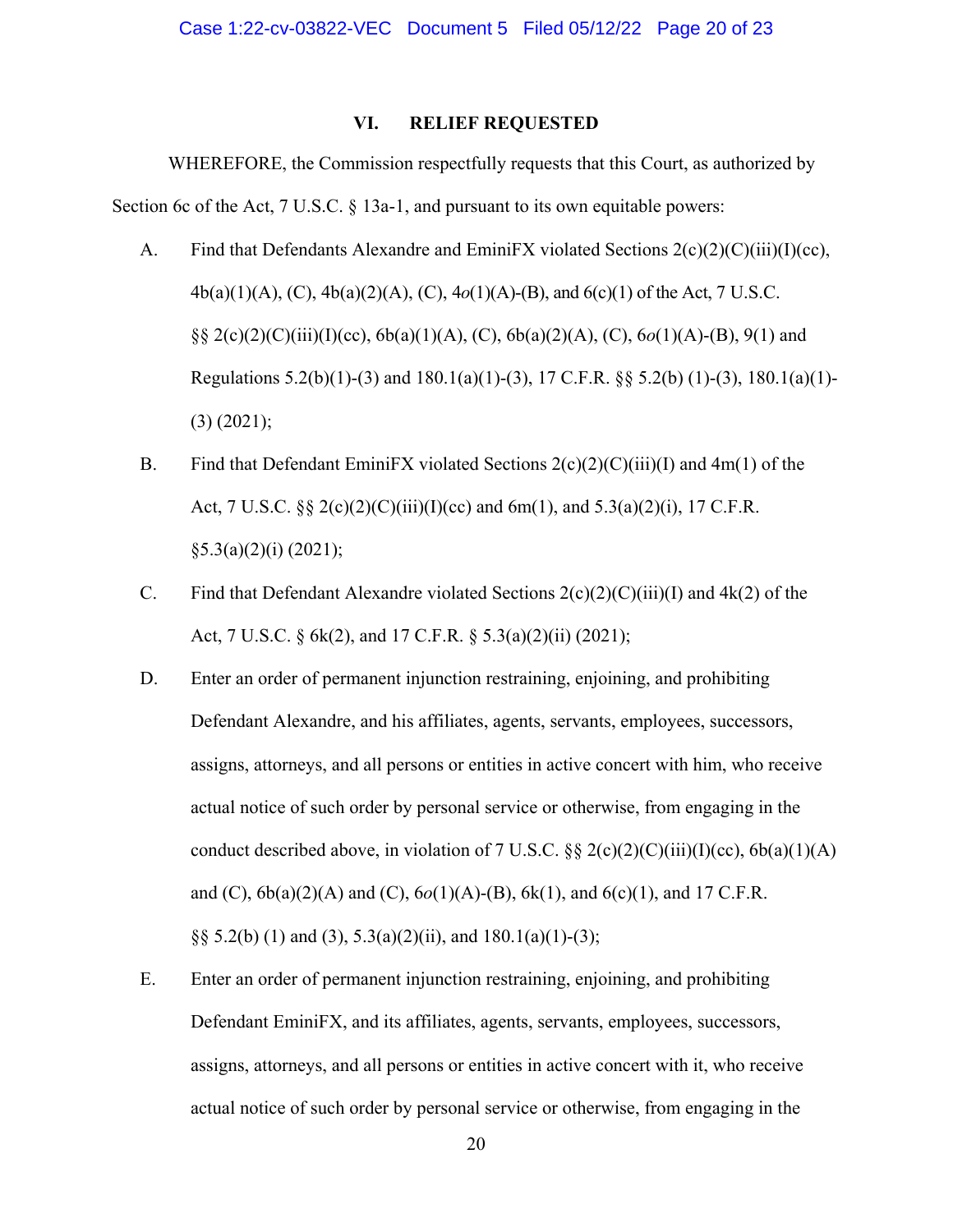conduct described above, in violation of 7 U.S.C.  $\S\S 2(c)(2)(C)(iii)(I)(cc)$ , 6b(a)(1)(A) and (C), 6b(a)(2)(A) and (C), 6*o*(1)(A)-(B), 6m(1), and 6(c)(1), and 17 C.F.R. §§ 5.2(b) (1) and (3), 5.3(a)(2)(i), and  $180.1(a)(1)-(3)$ ;

- F. Enter an order of permanent injunction enjoining Alexandre and EminiFX, and their affiliates, agents, servants, employees, successors, assigns, attorneys, and all persons or entities in active concert with them, who receive actual notice of such order by personal service or otherwise, from directly or indirectly:
	- a. Trading on or subject to the rules of any registered entity (as that term is defined by Section  $la(40)$  of the Act, 7 U.S.C.  $\S$   $la(40)$ ;
	- b. Entering into any transactions involving "commodity interests" (as that term is defined in Regulation 1.3, 17 C.F.R. § 1.3 (2021)) or digital assets for accounts held in the name of Alexandre or EminiFX or for accounts in which Alexandre or EminiFX has a direct or indirect interest;
	- c. Having any commodity interests or digital assets traded on Alexandre's or EminiFX's behalf;
	- d. Controlling or directing the trading for or on behalf of any other person or entity, whether by power of attorney or otherwise, in any account involving commodity interests or digital assets;
	- e. Soliciting, receiving, or accepting any funds from any person for the purpose of purchasing or selling any commodity interests or digital assets;
	- f. Applying for registration or claiming exemption from registration with the CFTC in any capacity, and engaging in any activity requiring such registration or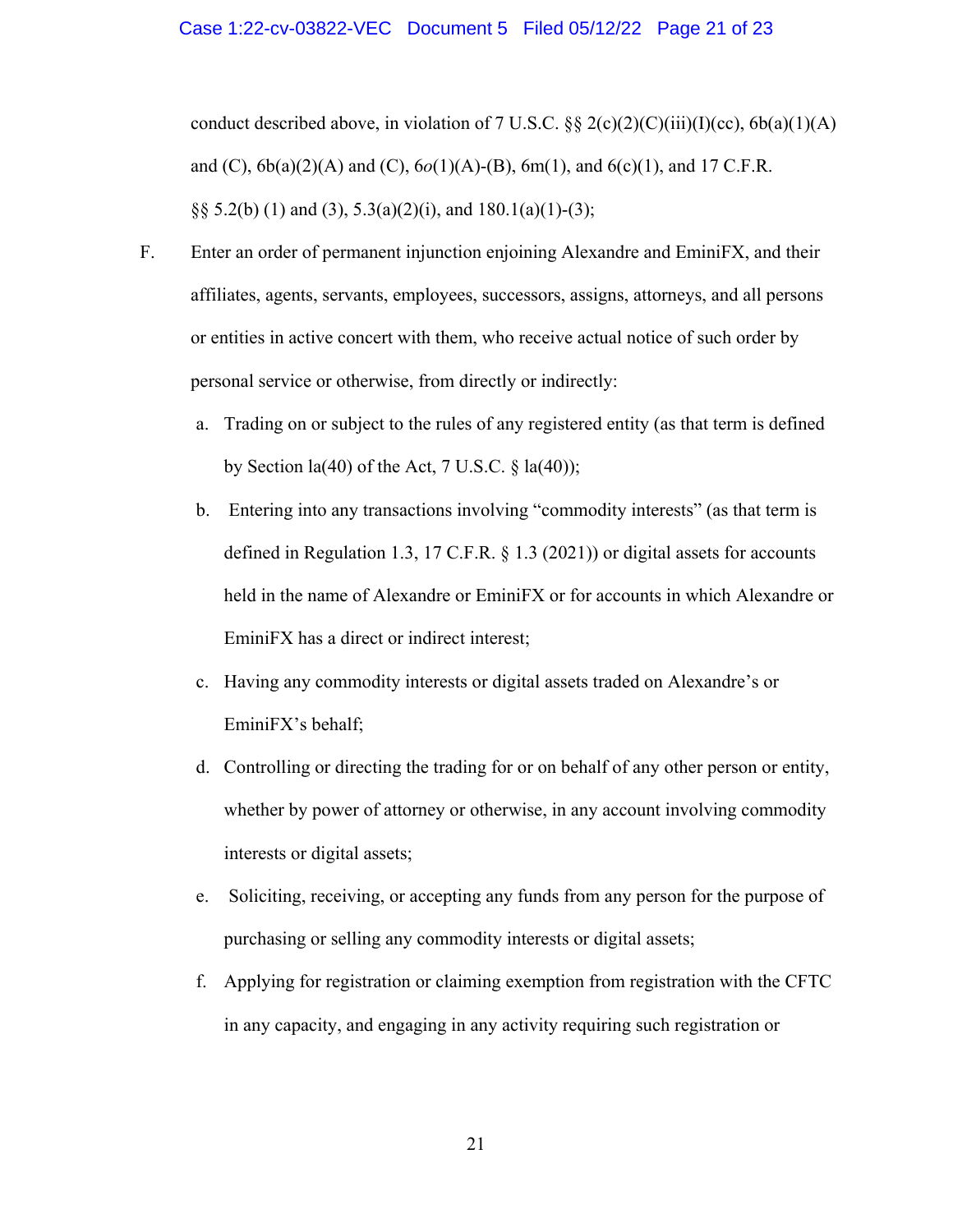exemption from registration with the CFTC, except as provided for in Regulation 4.14(a)(9), 17 C.F.R. § 4.14(a)(9) (2021); and

- g. Acting as a principal (as that term is defined in Regulation 3.1(a), 17 C.F.R. § 3.1(a) (2021)), agent, or any other officer or employee of any person registered, exempted from registration, or required to be registered with the CFTC, except as provided for in 17 C.F.R.  $\S$  4.14(a)(9).
- G. Enter an order directing Alexandre and EminiFX, as well as any third-party transferee and/or successors thereof, to disgorge, pursuant to such procedure as the Court may order, all benefits received, including, but not limited to, salaries, commissions, loans, fees, revenues, and trading profits derived, directly or indirectly, from acts or practices which constitute violations of the Act and Regulations as described herein, including pre-judgment and post-judgment interest;
- H. Enter an order requiring Alexandre and EminiFX, as well as any successors thereof, to make full restitution to every person who has sustained losses proximately caused by the violations described herein, including pre-judgment and post-judgment interest;
- I. Enter an order directing Alexandre and EminiFX, as well as any successors thereof, to rescind, pursuant to such procedures as the Court may order, all contracts and agreements, whether implied or express, entered into between, with, or among Defendants and any of the participants whose funds were received by Defendants as a result of the acts and practices that constituted violations of the Act and Regulations, as described herein;
- J. Enter an order directing Alexandre and EminiFX to pay a civil monetary penalty assessed by the Court, in an amount not to exceed the penalty prescribed by Section